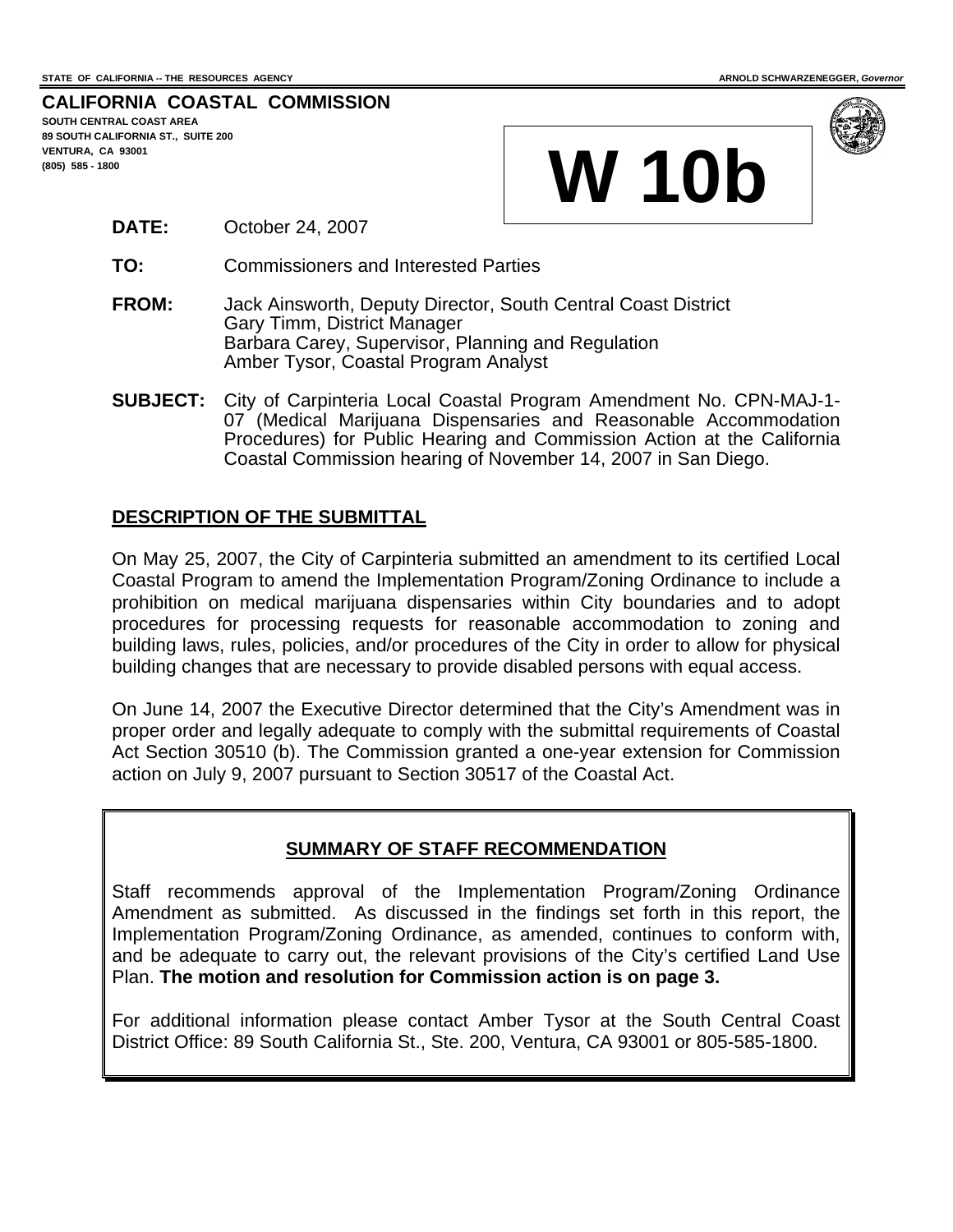# **I. PROCEDURAL ISSUES**

# **A. STANDARD OF REVIEW**

Section 30513 of the Coastal Act provides, in part:

*The local government shall submit to the Commission the zoning ordinances, zoning district maps, and, where necessary, other implementing actions that are required pursuant to this chapter.* 

*…The Commission may only reject ordinances, zoning district maps, or other implementing action on the grounds that they do not conform with, or are inadequate to carry out, the provisions of the certified land use plan. If the Commission rejects the zoning ordinances, zoning district maps, or other implementing actions, it shall give written notice of the rejection, specifying the provisions of the land use plan with which the rejected zoning ordinances do not conform, or which it finds will not be adequately carried out, together with its reasons for the action taken.* 

*The Commission may suggest modifications in the rejected zoning ordinances, zoning district maps, or other implementing actions, which, if adopted by the local government and transmitted to the Commission shall be deemed approved upon confirmation by the executive director.* 

*The local government may elect to meet the Commission's rejection in a manner other than as suggested by the Commission and may then resubmit its revised zoning ordinances, zoning district maps, and other implementing actions to the Commission.* 

The standard of review used by the Commission for the proposed amendment to the Implementation Plan in reviewing the adequacy of zoning and other implementing measures is whether or not the proposed amendment would render the Implementation Plan not in conformance with, and inadequate to carry out the provisions of, the Land Use Plan.

The City of Carpinteria's Coastal Zoning Ordinance implements the City's Coastal Land Use Plan and policies. It serves to integrate the City of Carpinteria Coastal Land Use Plan with the adopted City of Carpinteria General Plan and Zoning Ordinance as applied to the Coastal Zone. The Coastal Zoning Regulations and Maps set forth regulations, standards, and procedural requirements for development within the Coastal Zone and establish required consistency with the policies of the LCP Land Use Plan.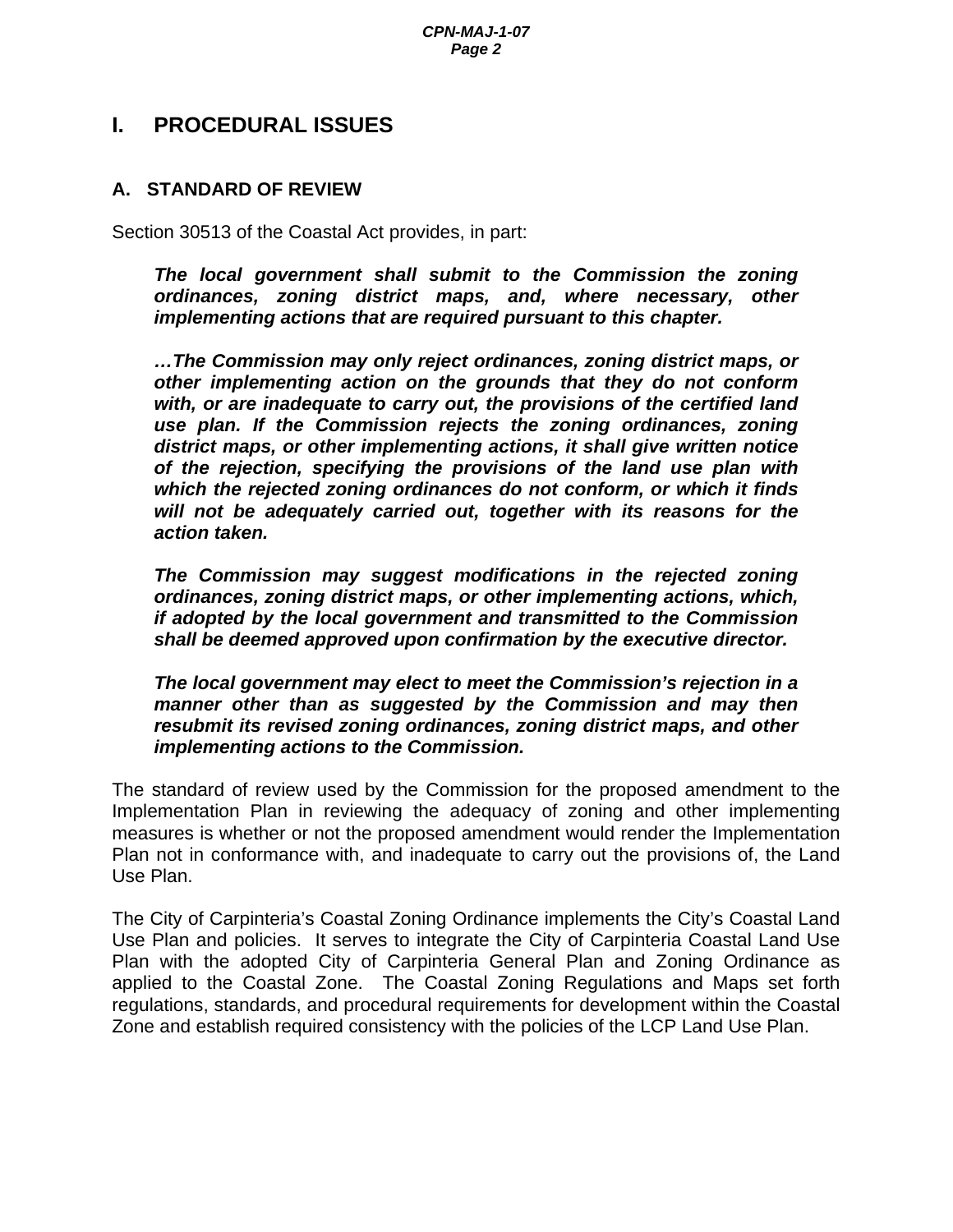# **B. PROCEDURAL REQUIREMENTS**

Pursuant to Section 13551(b) of Title 14 of the California Code of Regulations, a local government's resolution for submittal of a proposed LUP amendment must indicate whether the local coastal program amendment will require formal local government adoption after Commission approval, or is an amendment that will take effect automatically upon the Commission's approval pursuant to Public Resources Code Sections 30512, 30513 and 30519. In this case, the City has submitted the amendment as one that will take effect automatically upon approval by the Commission.

# **C. PUBLIC PARTICIPATION**

Section 30503 of the Coastal Act requires that maximum opportunities for public input be provided in preparation, approval, certification and amendment of any LCP. The City held public hearings on the proposed zoning ordinance changes on April 2, 2007, April 23, 2007, and May 14, 2007. The hearings were noticed to the public consistent with Section 13515 of Title 14 of the California Code of Regulations and the City provided evidence of the measures taken to provide notice of their hearings, consistent with Section 13552 of Title 14 of the California Code of Regulations. Notice of the subject amendment has been distributed to all known interested parties.

# **II. STAFF RECOMMENDATION, MOTIONS, AND RESOLUTIONS ON THE IMPLEMENTATION PROGRAM AMENDMENT**

Following public hearing, staff recommends that the Commission adopt the following resolution and findings. The appropriate motion to introduce the resolution and the staff recommendation is provided prior to each resolution.

# **APPROVAL OF THE IMPLEMENTATION PROGRAM AMENDMENT AS SUBMITTED**

# **MOTION: I move that the Commission reject the Implementation Program Amendment (CPN-MAJ-1-07) for the City of Carpinteria as submitted.**

# **STAFF RECOMMENDATION OF CERTIFICATION AS SUBMITTED:**

Staff recommends a **NO** vote. Failure of this motion will result in certification of the Implementation Program Amendment as submitted and the adoption of the following resolution and findings. The motion passes only by an affirmative vote of a majority of the Commissioners present.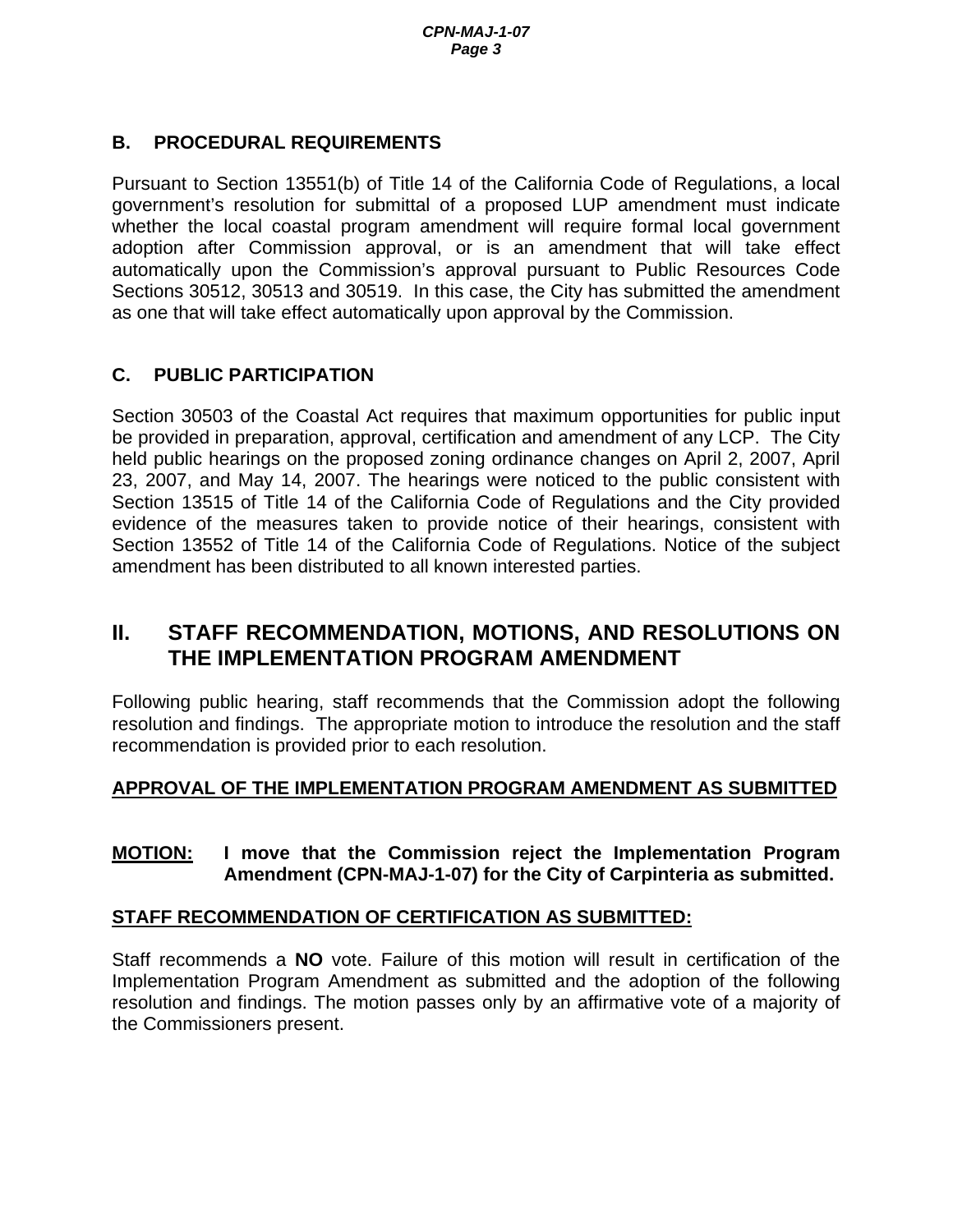# **RESOLUTION TO CERTIFY THE IMPLEMENTATION PROGRAM AMENDMENT AS SUBMITTED:**

The Commission hereby certifies the Implementation Program Amendment (CPN-MAJ-1-07) for the City of Carpinteria as submitted and adopts the findings set forth below on grounds that the Implementation Program, as amended, conforms with and is adequate to carry out the provisions of the certified Land Use Plan, and certification of the Implementation Program Amendment will meet the requirements of the California Environmental Quality Act, because either 1) feasible mitigation measures and/or alternatives have been incorporated to substantially lessen any significant adverse effects of the Implementation Program Amendment on the environment, or 2) there are no further feasible alternatives and mitigation measures that would substantially lessen any significant adverse impacts on the environment that will result from certification of the Implementation Program Amendment.

# **III. FINDINGS AND DECLARATIONS FOR THE IMPLEMENTATION PROGRAM AMENDMENT APPROVAL AS SUBMITTED**

The following findings support the Commission's approval of the LCP Amendment as submitted. The Commission hereby finds and declares as follows:

# **A. AMENDMENT DESCRIPTION**

The City proposes to amend the Implementation Program/Zoning Ordinance (IP) portion of its certified Local Coastal Program (LCP) to: (1) prohibit the establishment of medical marijuana dispensaries within the boundaries of the City of Carpinteria and (2) to include a procedure for allowing a disabled person, or his or her representative, to request accommodations to zoning and building laws, rules, policies, practices, and/or procedures to provide equal access for the disabled person making the request. No amendment to the LUP is proposed or needed.

# **Prohibition of Medical Marijuana Dispensaries**

The proposed Ordinance amends Chapter 14.08 of the Carpinteria Municipal Code to include definitions for terms related to medical marijuana dispensaries. The Ordinance also creates Chapter 14.59 in the Zoning Code. Chapter 14.59 will make it unlawful to establish, operate, or maintain a medical marijuana dispensary in any zoning district in the City of Carpinteria. This Chapter will also prohibit using a facility or location to cultivate marijuana unless it is carried out by an authorized person in strict compliance with state law. This Chapter will clarify that the regulations do not prohibit the use, possession, or cultivation of marijuana for personal medical purposes when such activity strictly complies with applicable law.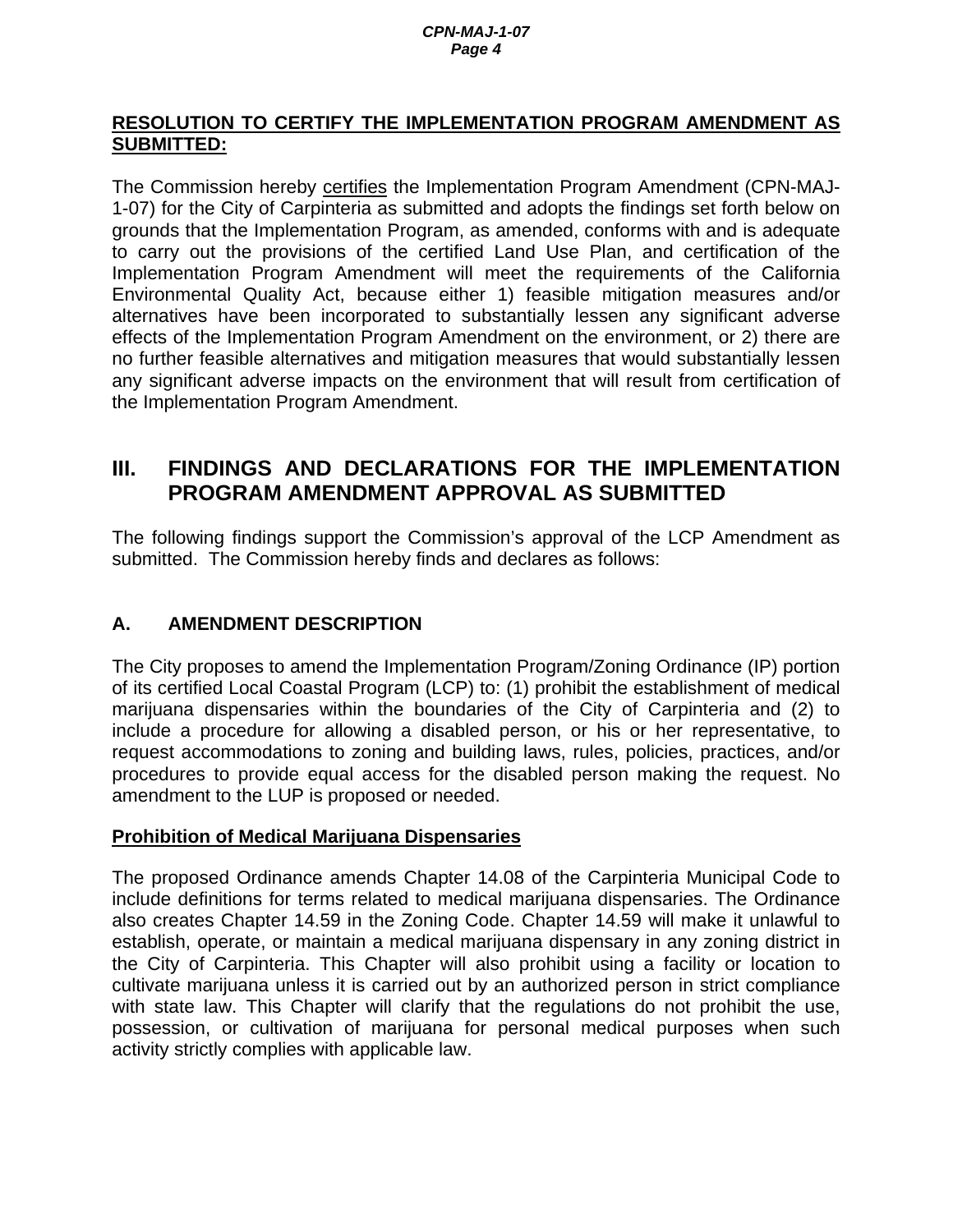The City Council resolution for medical marijuana dispensaries is included as **Exhibit 1**  and the City Council ordinance for medical marijuana dispensaries is included as **Exhibit 2**.

# **Reasonable Accommodation Procedures**

The City proposes to amend the Implementation Program/Zoning Ordinance (IP) portion of its certified LCP to include a procedure for allowing a disabled person, or his or her representative, to apply for "reasonable accommodations" to zoning and building laws, rules, policies, practices, and/or procedures of the City in order to allow for physical building changes necessary to provide the disabled person equal access to publicly funded buildings, facilities or programs, or privately funded housing, including single and multiple-family dwelling units. A new chapter will be added to the existing Zoning Code, Chapter 14.61, "Reasonable Accommodation Procedures." This new chapter defines new terms, states the City's policy, and establishes an application and review process for consideration of requests. As explained in Chapter 14.61, reasonable accommodations may be granted when certain criteria are met and any conditions required to protect the public health, safety, and welfare will be included with an approval. Chapter 14.61 also specifies that a grant of reasonable accommodation may be issued to an individual, and does not necessarily run with the land. Finally, Chapter 14.61 includes procedures for public noticing and appeal of decisions made by the City of Carpinteria Community Development Director to the City of Carpinteria Planning Commission.

The City Council resolution for reasonable accommodation procedures is included as **Exhibit 3** and the City Council ordinance for reasonable accommodation procedures is included as **Exhibit 4**.

# **B. ISSUE ANALYSIS**

# **Prohibition of Medical Marijuana Dispensaries**

The proposed amendment will not conflict with the policies certified as part of the City of Carpinteria's recent Land Use Plan (LUP) update in 2003. The City's rational for the prohibition of medical marijuana dispensaries is based, in part, on concerns that California law is incompatible with and preempted by the Federal Controlled Substances Act. Among other factors, the City has concerns that medical marijuana dispensaries may cause negative secondary effects, such as an increase in criminal activity, which would adversely impact the neighborhoods in which they are located. The City Council has found that using land for medical marijuana dispensaries would be inconsistent with the City's small beach town character which emphasizes preservation of coastal resources and visitor serving commercial recreation. Although the City did not refer to specific LUP policies, Land Use Objective Three, LU-3, seeks to "[p]reserve the small beach town character of the built environment of Carpinteria, encouraging compatible revitalization and avoiding sprawl development at the city's edge." Additionally, the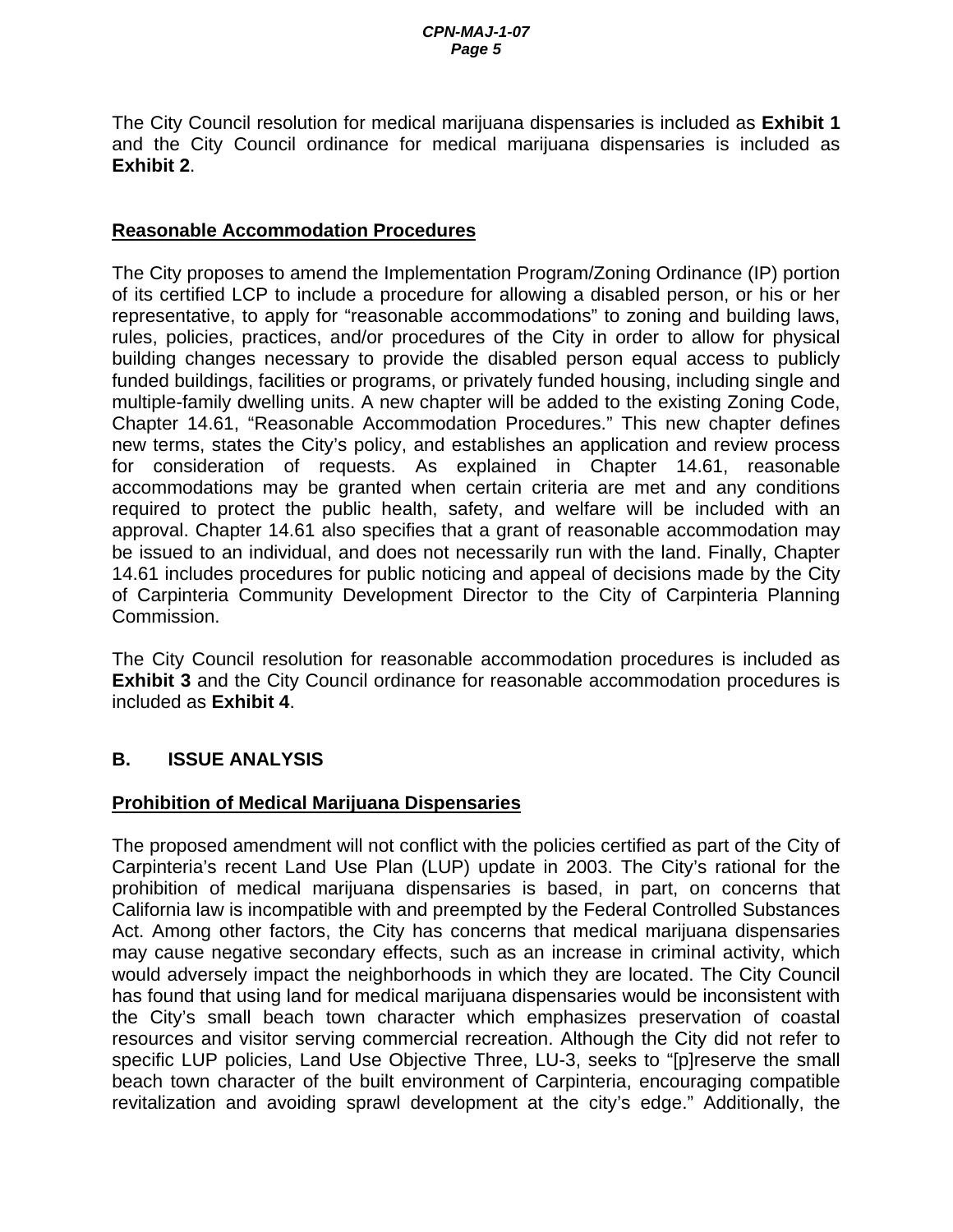purpose of Policy LU-3g is to "[p]rovide for a range of business activities that bring vitality, revenue, and employment to Carpinteria and are compatible with its small town character."

The proposed prohibition of medical marijuana dispensaries does not conflict with the provision of priority land uses identified in the LUP, nor does it raise issue with regard to the public access or coastal resource policies of the LUP. Finally, its addition to the IP does not in any way reduce the IP's adequacy in carrying out the provisions of the LUP, which include the Chapter 3 Policies of the Coastal Act. Therefore, the Commission finds that the proposed amendment, as submitted, does not raise any issues justifying its rejection pursuant to Coastal Act section 30513.

# **Reasonable Accommodation Procedures**

The proposed amendment is consistent with the policies certified as part of the City of Carpinteria's recent Land Use Plan (LUP) update in 2003. Land Use Objective One, LU-1, seeks to "[e]stablish the basis for orderly, well planned urban development while protecting coastal resources and providing greater access and recreational opportunities for the public." Policy LU-1a. incorporates the policies of the Coastal Act (Public Resources Code 30210 through 30263) by reference as the guiding policies of the land use plan, which includes Article 2, Public Access.

Section 30210 of the Coastal Act states that "…maximum access…and recreational opportunities shall be provided for all the people consistent with public safety needs and the need to protect public rights, rights of private property owners, and natural resource areas from overuse." The proposed amendment will carry out the public access goals of the LUP and the Coastal Act. The changes to the Zoning Code will facilitate maximum public access by providing procedures to allow a disabled person, or his or her representative, to request an accommodation from any of the city's land use, zoning, or building laws, rules, policies, practices, and/or procedures when accommodation is reasonable and necessary to afford such persons equal access to publicly funded buildings, facilities, and programs. The amendment also applies to privately funded housing, including single and multiple-family dwelling units.

These procedures outlined in this Ordinance do not supercede other necessary approvals, such as the need for a Coastal Development Permit, Conditional Use Permit, or Development Plan, as outlined in Chapter 14.61.070, page 3 of **Exhibit 4**. Further, the requested accommodation must be found consistent with all other policies and provisions of the City's LCP, as outlined in Chapter 14.61.080, page 4 of **Exhibit 4**. Additionally, specific criteria must be met for granting reasonable accommodations, including, among other factors, a requirement to evaluate feasible alternatives, a requirement that the requested accommodation will not require a fundamental alteration of the city's land use, zoning, or building laws, rules, policies, and/or procedures, and a requirement to evaluate the potential impact on surrounding uses, as outlined in Chapter 14.61.080, page 4 of **Exhibit 4**.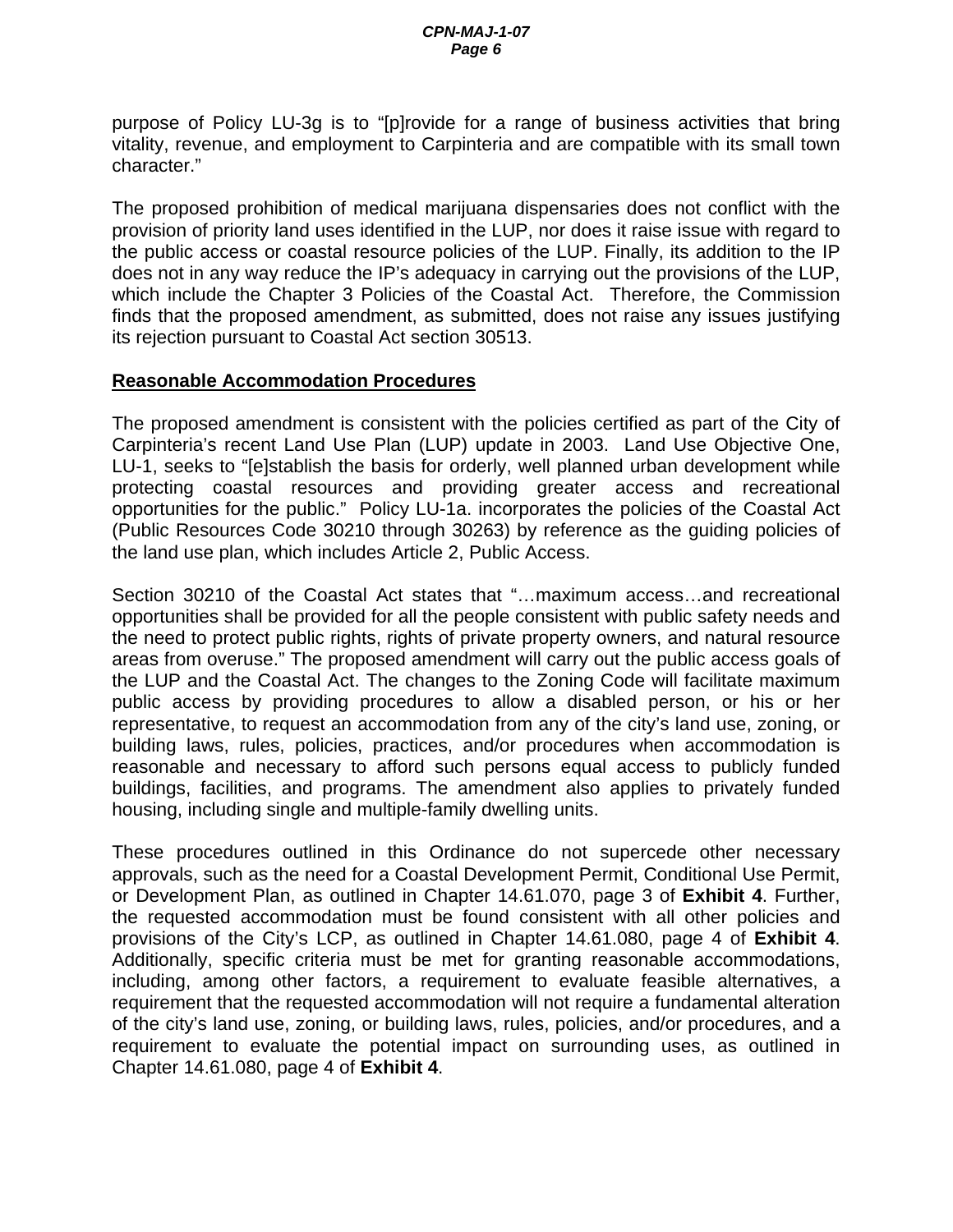As proposed, the addition of the reasonable accommodation procedures will not conflict with the policies of the LUP or render the IP inadequate to carry out the LUP. Therefore, the Commission finds that the proposed amendment, as submitted, does not present any issues that would require its rejection pursuant to Coastal Act section 30513.

# **IV. THE CALIFORNIA ENVIRONMENTAL QUALITY ACT (CEQA)**

Section 21080.9 of the California Public Resources Code – within the California Environmental Quality Act (CEQA) - exempts local governments from the requirement of preparing an environmental impact report (EIR) in connection with their activities and approvals necessary for the preparation and adoption of a local coastal program (LCP). Instead, the CEQA responsibilities are assigned to the Coastal Commission. However, the Commission's LCP review and approval program has been found by the Resources Agency to be functionally equivalent to the EIR process. Thus, under Section 21080.5 of CEQA, the Commission is relieved of the responsibility to prepare an EIR for each LCP. Nevertheless, the Commission is required, in approving an LCP submittal, to find that the LCP does conform with the relevant provisions of CEQA, including the requirement in CEQA section 21080.5(d)(2)(A) that the amended IP will not be approved or adopted as proposed if there are feasible alternatives or feasible mitigation measures available which would substantially lessen any significant adverse impact which the activity may have on the environment. 14 C.C.R. §§ 13542(a), 13540(f), and 13555(b).

The proposed amendment is to the City of Carpinteria's certified Local Coastal Program Implementation Ordinance. The Commission originally certified the City of Carpinteria's Local Coastal Program Land Use Plan and Implementation Ordinance in 1980. For the reasons discussed in this report, the LCP amendment as submitted is consistent with the intent of the applicable policies of the certified Land Use Plan and no feasible alternatives are available which would lessen any significant adverse effect which the approval would have on the environment. Therefore, the Commission finds that the LCP amendment is consistent with CEQA and the Land Use Plan.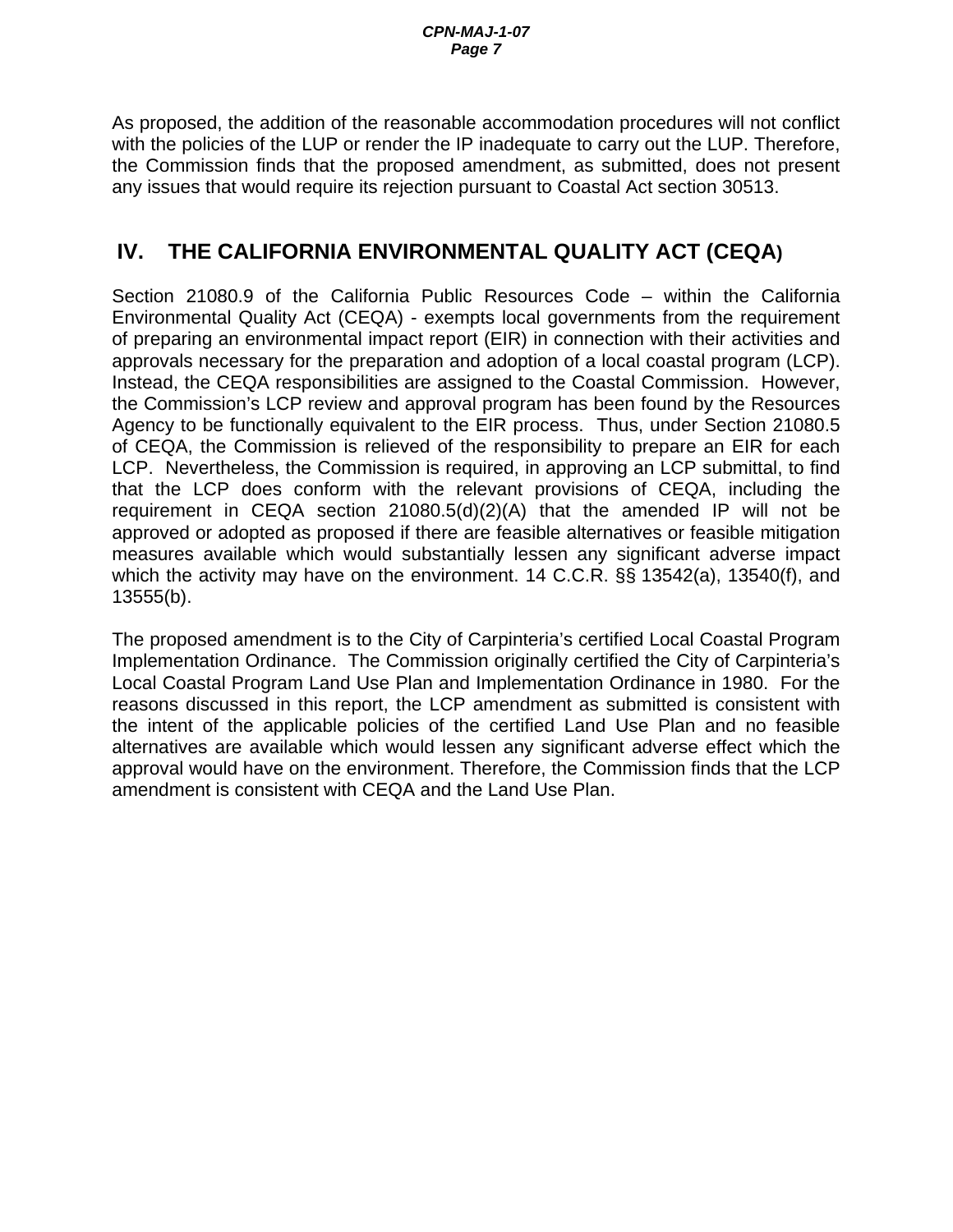### **RESOLUTION NO. 5059**

## A RESOLUTION OF THE CITY COUNCIL OF THE CITY OF CARPINTERIA, CALIFORNIA, APPROVING, FOR THE PURPOSES OF SUBMITTAL TO THE CALIFORNIA COASTAL COMMISSION, ORDINANCE NO. 623, A LOCAL COASTAL PROGRAM AMENDMENT TO PROHIBIT THE OPERATION OF ANY AND ALL MEDICAL MARIJUANA DISPENSARIES AND REPEALING ORDINANCE NO. 612

THE CITY COUNCIL OF THE CITY OF CARPINTERIA, CALIFORNIA **RESOLVES AS FOLLOWS:** 

SECTION 1. The City Council of the City of Carpinteria finds, determines and declares:

a. A full and complete copy of the amendment amending Chapter 14.08 and adding Chapter 14.59 to prohibit the operation of any and all medical marijuana dispensaries and to repeal interim urgency ordinance No. 612 ("Amendment") is on file with the City's Community Development Department, located at 5775 Carpinteria Avenue, Carpinteria, California.

b. Pursuant to the California Environmental Quality Act (Public Resources Code) §21000 et seq., "CEQA"), the California Code of Regulations, Title 14, §15000 et seq. ("CEQA Guidelines") and the City of Carpinteria's Environmental Review Guidelines as applicable, the City has determined that the project is categorically exempt from CEQA pursuant to §15321(b), §15060(c)(2), and §15060(c)(3) of the CEOA Guidelines.

c. At a duly noticed public hearing on April 2, 2007, the Planning Commission considered Ordinance No. 623 and forwarded its recommendation to support the Local Coastal Program Amendment to the City Council.

On April 23, 2007 and May 14, 2007, after considering the Planning d. Commission's recommendation, receiving public comment, due consideration, and discussion among the Council and staff, a majority of the City Council approved the Amendment for submittal to the California Coastal Commission pursuant to Public Resources Code Section 30510 and the California Code of Regulations Section  $13551(b)(1)$ .

e. The Amendment approved for submittal to the California Coastal Commission by the City Council as set forth below reflects the recommendations of the Planning Commission and the City Council and will become effective after final certification by the California Coastal Commission.

f. On April 23, 2007 and May 14, 2007, a majority of the City Council considered and approved this Resolution to submit for California Coastal Commission review the proposed Amendment, which is intended to carry out the policies of the City's

| <b>EXHIBIT 1</b>                                      |  |
|-------------------------------------------------------|--|
| <b>CPN-MAJ-1-07</b>                                   |  |
| Medical Marijuana Dispensaries  <br><b>Resolution</b> |  |

SB 424118 v2:005444,0916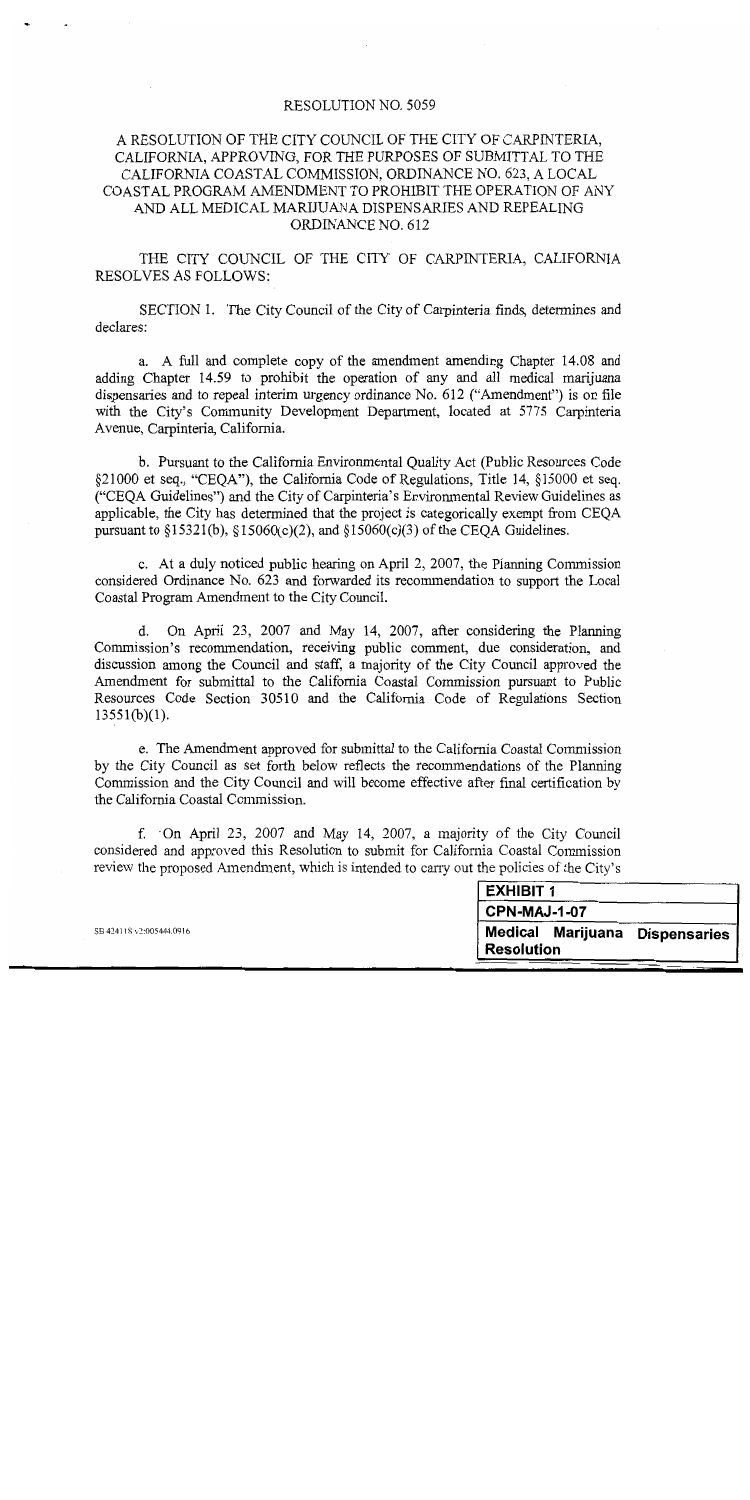Local Coastal Program consistent with the California Coastal Act and directing that the Amendment be transmitted to the California Coastal Commission for filing in accordance with  $$13551(b)(1)$  of Title 14 of the California Code of Regulations for final certification.

g. Documents constituting the record of proceedings on the Amendment are located and under the custody of the City of Carpinteria, Community Development Director, 5775 Carpinteria Avenue, Carpinteria, California.

SECTION 2. NOW, THEREFORE, BE IT RESOLVED that pursuant to Public Resources Code  $$30510$  and California Code of Regulations  $$13551(b)(1)$ , the City Council held a public hearing on the Amendment to the LCP and is transmitting this Amendment to the California Coastal Commission for submittal and filing pursuant to California Code of Regulations, Title 14 §13551(b)(1).

SECTION 3. NOW, THEREFORE, BE IT ALSO RESOLVED that Ordinance No. 612 is repealed.

PASSED, APPROVED AND ADOPTED this 14<sup>th</sup> day of May 2007, by the following vote:

| AYES:   | Councilmembers: |      | Carty, Clark, Armendariz |  |
|---------|-----------------|------|--------------------------|--|
| NOES:   | Councilmember:  | None |                          |  |
| ABSENT: | Councilmember:  |      | Stein, Ledbetter         |  |

<u>Cape C</u><br>Mayor, City of Carpinteria

ATTEST:

EUNE COVE

I hereby certify that the foregoing resolution was duly and regularly introduced and adopted at a regular meeting of the City Council of the City of Carpinteria held the  $14<sup>th</sup>$  day of May 2007.

APPROVED AS TO FORM:

N. Brown, City Attorney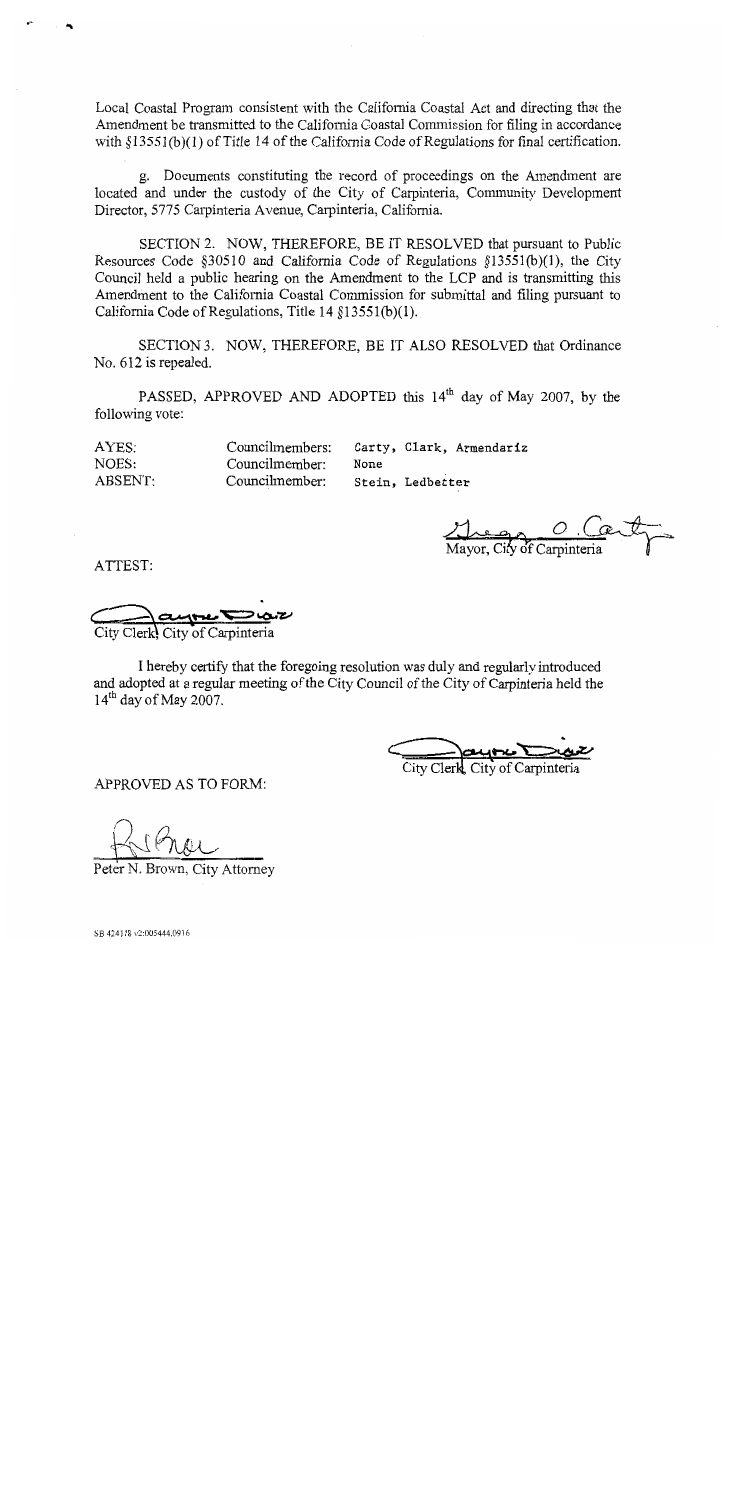### **ORDINANCE NO. 623**

## AN ORDINANCE OF THE CITY COUNCIL OF THE CITY OF CARPINTERIA, CALIFORNIA AMENDING CHAPTER 14.08 AND ADDING CHAPTER 14.59 PROHIBITING THE OPERATION OF ANY AND ALL MEDICAL MARIJUANA **DISPENSARIES**

WHEREAS, in 1970, Congress enacted the Controlled Substances Act, codified at 21 U.S.C. section 841, which, makes it illegal to import, manufacture, distribute, possess or use marijuana in the United States; and

WHEREAS, the State of California makes it illegal, pursuant to Health and Safety Code section 11357 et seq, to possess, cultivate, sell or use marijuana in California; and

WHEREAS, in 1996, the voters of the State of California approved Proposition 215, the "Compassionate Use Act," codified as Health and Safety Code section 11362.5 et seq., which created a limited exception from state criminal liability under Health and Safety Code sections 11357 and 11358 for seriously ill persons who are in need of medical marijuana for specified medical purposes and who obtain and use medical marijuana under limited, specified circumstances: and

WHEREAS, in 2003, the State of California adopted Senate Bill 420, codified at Health and Safety Code section 11362.7 et seq., to clarify the scope of the Compassionate Use Act and to allow cities to adopt and enforce rules and regulations consistent therewith (Health and Safety Code 11362.83); and

**WHEREAS**, the United States Supreme Court in United States v. Oakland Cannabis Buyers' Cooperative, 532 U.S. 483 (2001) and Gonzales v. Raich, 125 S. Ct. 2195 (2005) confirmed that the Controlled Substances Act does not contain a "compassionate use" exemption and therefore it is a violation of Federal law to use, possess, or distribute marijuana, even if such use is for medical purposes and in compliance with California law; and

WHEREAS, the location and operation of medical marijuana dispensaries is known to increase incidents of crime-related secondary impacts including marijuana use by and sales to those without medical need, crimes against people and property to obtain marijuana, and nuisances including loitering, littering, smoking, noxious odors and heavy traffic around dispensaries, all of which is inconsistent with surrounding uses and contrary to policies maintaining the individual's and public's peace, health, safety, and welfare; and

WHEREAS, the City Council is concerned that the location and operation of medical marijuana dispensaries within the City has the potential to cause adverse impacts to surrounding development, to risk the public's peace, health, safety and welfare, and to put public officials and employees at risk of violating federal laws by issuing business permits for illegal activities; and

WHEREAS, at its meetings of February 27 and April 10, 2006 and January 22, 2007 the City Council took the following actions regarding this Ordinance:

| <b>EXHIBIT 2</b>               |  |  |  |  |
|--------------------------------|--|--|--|--|
| CPN-MAJ-1-07                   |  |  |  |  |
| Medical Marijuana Dispensaries |  |  |  |  |
| Ordinance                      |  |  |  |  |

SB 422092 v1:005444.0916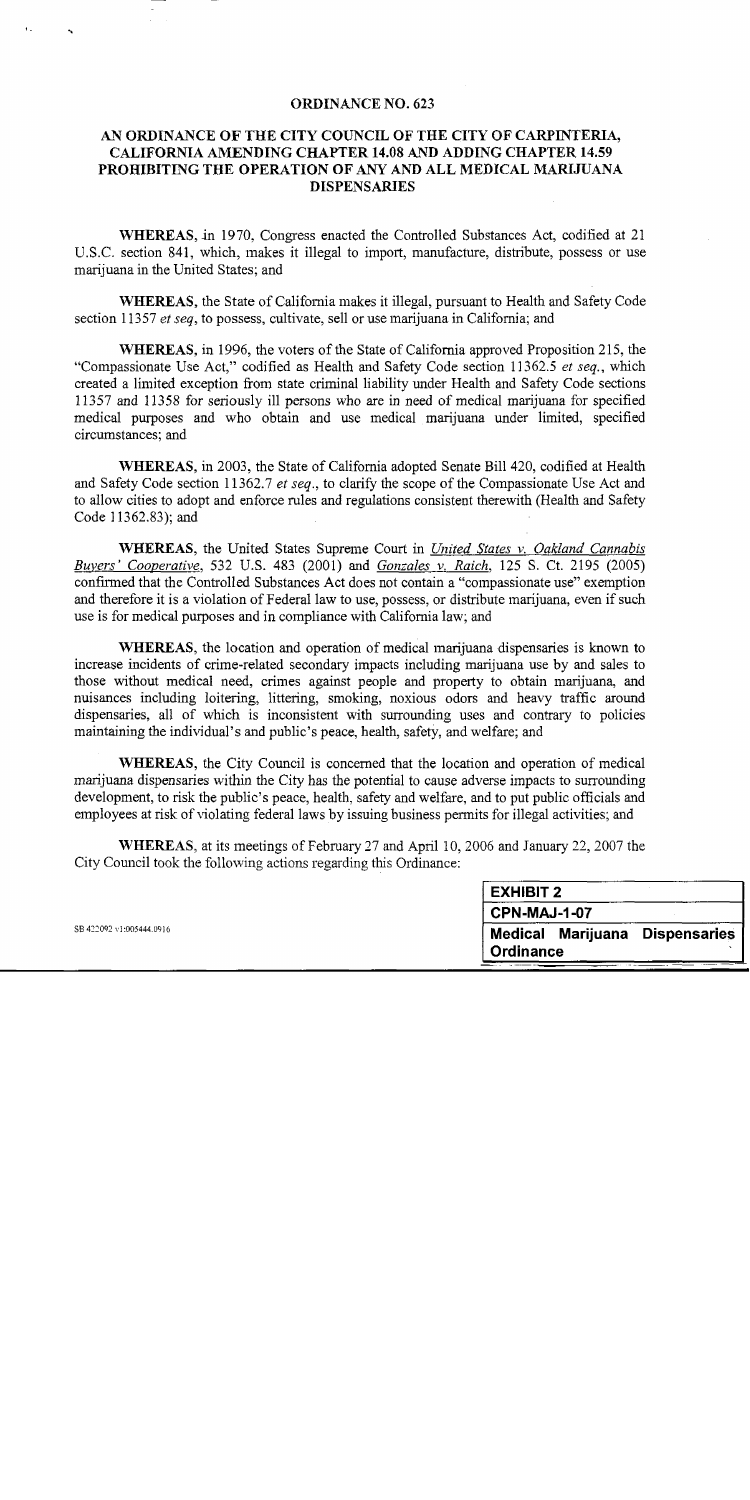Considered the facts and analysis, including evidence from across the state of  $\mathbf{a}$ adverse secondary effects of medical marijuana dispensaries, including but not limited to increased crime, as presented in the staff reports prepared for this matter;

Conducted a public hearing to obtain public testimony on the moratorium  $h$ ordinances:

 $\mathbf{c}$ . Took legislative notice of the fact that patients and primary caregivers are allowed to grow marijuana for medical use by qualified patients and medical marijuana dispensaries have been established in other jurisdictions in Santa Barbara County within reasonable proximity to the City of Carpinteria; and

Directed staff to prepare an ordinance defining and prohibiting the operation of d. medical marijuana dispensaries;

### NOW, THEREFORE, THE CITY COUNCIL HEREBY ORDAINS AS **FOLLOWS:**

#### **SECTION 1. INCORPORATION OF RECITALS**

The above recitals are incorporated herein and are each relied upon independently by the City Council for its adoption of this Ordinance.

#### **SECTION 2. REPEAL OF URGENCY ORDINANCE 612**

Urgency Ordinance No. 612 is hereby repealed.

#### **SECTION 3 AMENDMENT OF CHAPTER 14.08**

Chapter 14.08 of the Carpinteria Municipal Code shall hereby be amended and shall read as follows:

#### 14.08.437 Marijuana.

"Marijuana" shall have the same meaning as provided in Health and Safety Code Section 11018, as that section now appears or may hereafter be amended or renumbered.

#### 14.08.443 Medical Marijuana Dispensary.

"Medical marijuana dispensary" shall mean any for profit or not-for-profit facility or location, whether permanent or temporary, stationary or mobile, where the owner(s) or operator(s) intends to, allows others to, or does possess, cultivate, make available, sell, distribute, exchange, transmit, give or otherwise provide medical marijuana for the use of more than one  $(1)$ qualified patient, person with an identification card, health care provider, primary caregiver, or physician, pursuant to Heath and Safety Code Section 11362.5 et seq. (the "Compassionate Use Act of 1996") or any State regulations adopted in furtherance thereof. Notwithstanding the foregoing, a medical marijuana dispensary shall not include the following uses, as long as the location of such uses is otherwise regulated by this code or applicable law: A clinic licensed pursuant to Chapter 1 of Division 2 of the Health and Safety Code; A healthcare facility licensed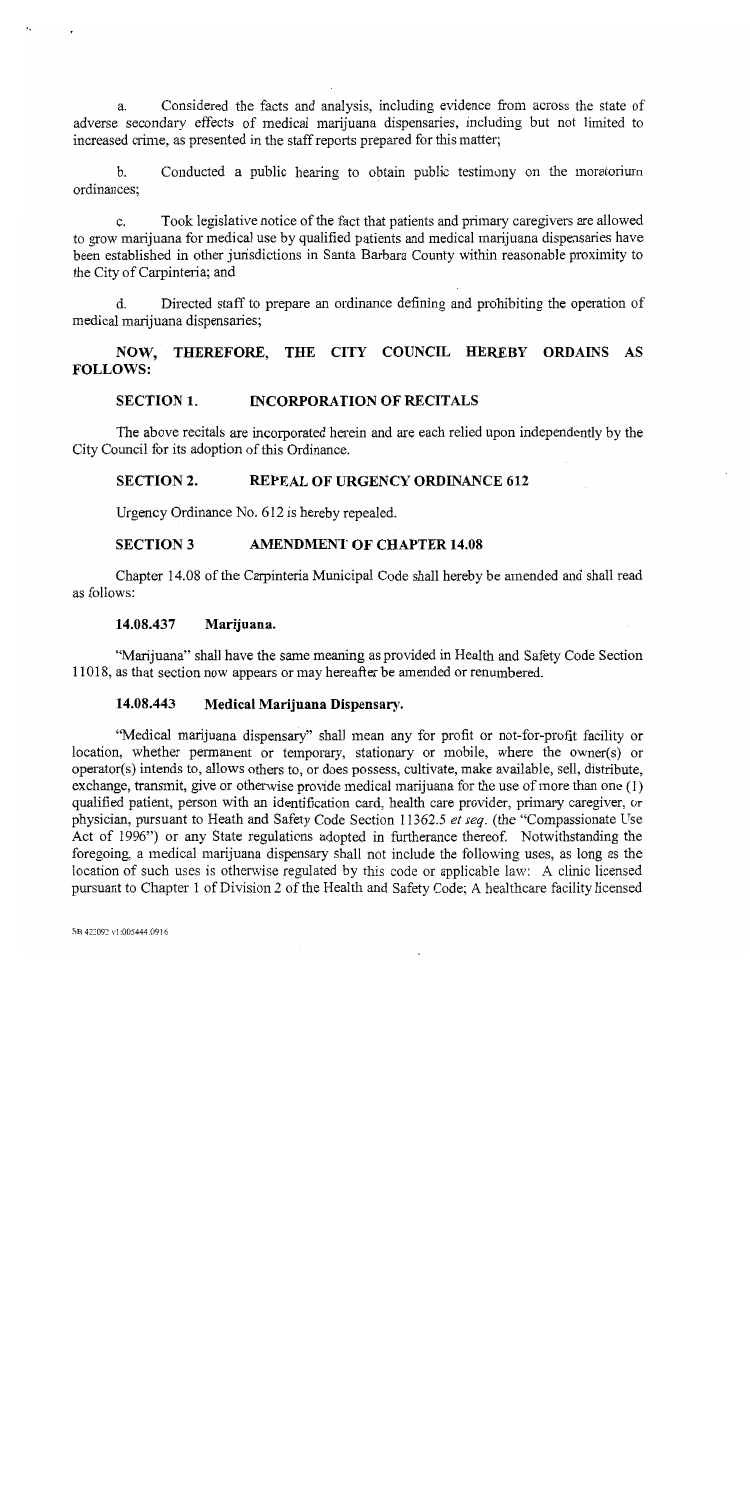pursuant to Chapter 2 of Divisions 2 of the Health and Safety Code; A facility licensed pursuant to Chapter 2 of Division 2 of the Health and Safety Code; A residential care facility for persons with chronic life-threatening illness licensed pursuant to Chapter 3.01 of Division 2 of the Health and Safety Code; A residential care facility for the elderly licensed pursuant to Chapter 3.2 of Division 2 of the Health and Safety Code; A residential hospice, or a home health agency licensed pursuant to Chapter 8 of Division 2 of the Health and Safety Code, as long as such use complies strictly with applicable law, including but not limited to, Health and Safety Code Section 11362.5 et seq.

#### Person with an Identification Card. 14.08.507

"Person with an identification card" shall have the meaning set forth in California Health and Safety Code Section 11362.7, as that section now appears or may hereafter be amended or renumbered.

#### 14.08.523 Primary Caregiver.

"Primary caregiver" shall have the meaning set forth in California Health and Safety Code Section 11362.7, as that section now appears or may hereafter be amended or renumbered.

#### 14.08.533 **Qualified Patient.**

"Qualified patient" shall have the meaning set forth in California Health and Safety Code Section 11362.7, as that section now appears or may hereafter be amended or renumbered.

#### **SECTION 4. CREATION OF CHAPTER 14.59**

Chapter 14.59 of the Carpinteria Municipal Code shall hereby be created and shall read as follows:

#### 14.59.010 Title.

The title of this chapter shall be "Medical Marijuana Dispensary Regulations."

#### 14.59.020 Purpose and intent.

The purpose and intent of this chapter is to prohibit medical marijuana dispensaries within the city. It is recognized that it is a Federal violation under the Controlled Substances Act to import, manufacture, distribute, possess or use marijuana even if for medical purposes. Additionally, there is evidence of an increased incidence of crime-related secondary impacts in locations associated with medical marijuana dispensaries, which is contrary to the city policies that are intended to promote and maintain the public's health, safety, and welfare.

#### 14.59.030 Prohibited acts and exceptions.

1. It shall be unlawful to establish, operate or maintain, or to participate in the establishment, operation or maintenance of a medical marijuana dispensary, as defined in Chapter 14.08, in any zoning district in the City.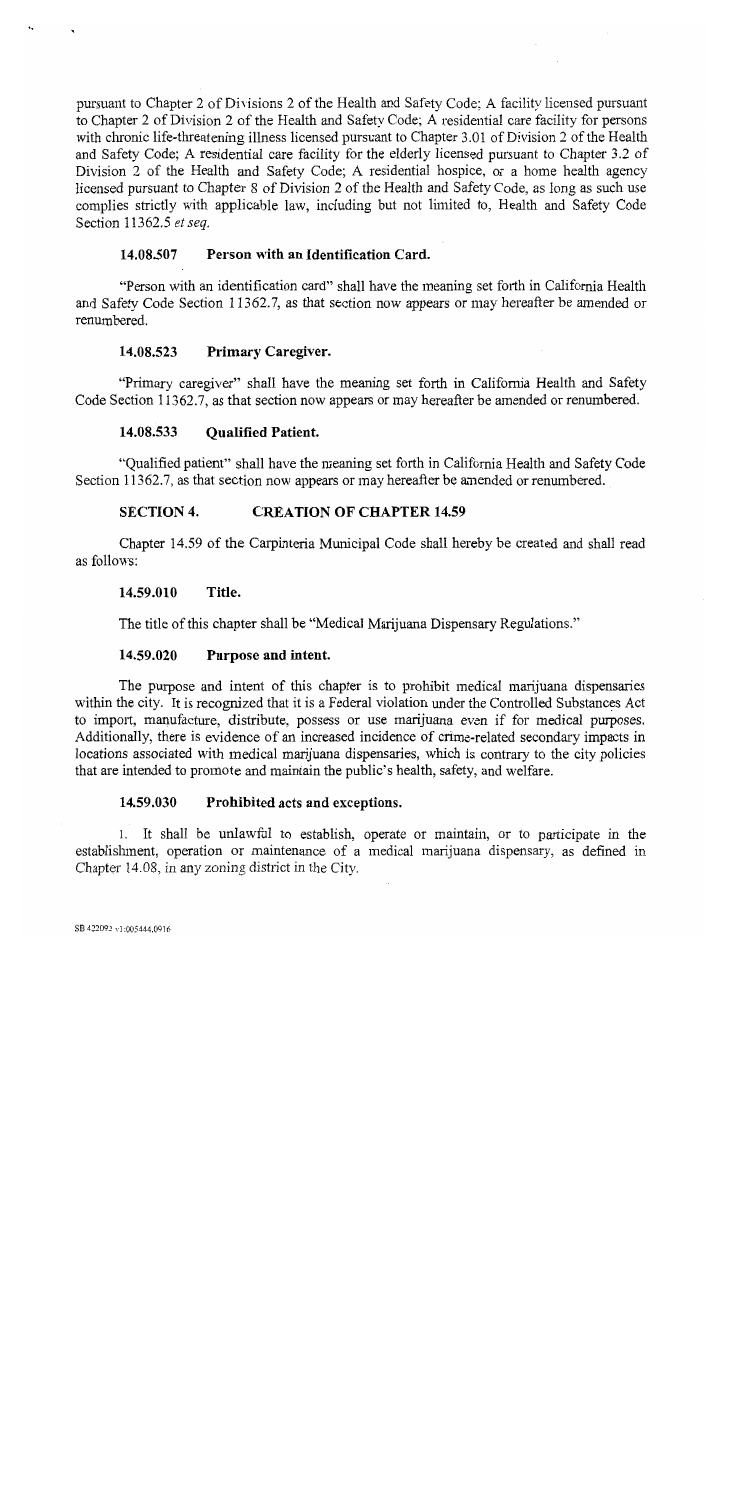2. It shall be unlawful to establish, operate or maintain, or to participate in the establishment, operation or maintenance of any facility or location, stationary or mobile, used for the purpose of cultivating marijuana unless such cultivating of marijuana is by a primary caregiver or a qualified patient and strictly complies with applicable law including, but not limited to, Health and Safety Code Section 11362.5 et seq.

3. Nothing in this section shall preclude a person with an identification card, qualified patient, or a patient's primary caregiver, as defined in Chapter 14.08, from using, possessing or cultivating marijuana for the personal medical purposes of the patient upon the written or oral recommendation or approval of a physician, so long as such use, possession or cultivation strictly complies with applicable law, including, but not limited to. Heath and Safety Code Section 11362.5 et seq.

#### 14.59.040 **Criminal Penalties.**

Violation of any provision of this chapter is declared to be a public nuisance and contrary to the public interest and may be enforced under Chapter 1.06 and 1.08.

#### **SECTION 5: EFFECTIVE DATE**

This Ordinance shall be in full force and effect thirty (30) days following certification as an amendment to the City's Local Coastal Program by the California Coastal Commission; and before the expiration of fifteen (15) days following passage, this Ordinance shall be published once with the names of the members of the City Council voting for and against the same in The Coastal View, a newspaper of general circulation, published in the City of Carpinteria.

#### **SECTION 6: SEVERABILITY**

If any section, subsection, sentence, clause, phrase or word of this Ordinance is for any reason held to be invalid by a court of competent jurisdiction, such decisions shall not affect the validity of the remaining portions of this Ordinance. The City Council hereby declares that it would have passed and adopted this Ordinance, and each and all provisions hereof, irrespective of the fact that one or more provisions may be declared invalid.

#### **SECTION 7: CEOA EXEMPTION**

The City Council finds that this ordinance is not subject to the California Environmental Quality Act ("CEQA") pursuant to CEQA Guidelines Sections 15321(b) (Title 14, of the California Code of Regulations), which exempts law enforcement activities by peace officers acting under any law that provides a criminal sanction, and  $15060(c)(2)$  (the activity will not result in a direct or reasonably foreseeable indirect physical change in the environment) and  $15060(c)(3)$  (the activity is not a project as defined in Section 15378), because it has no potential for resulting in physical change to the environment, directly or indirectly; it prevents changes in the environment.

### **PASSED, APPROVED, AND ADOPTED** this 14th day of May 2007, by the following called vote: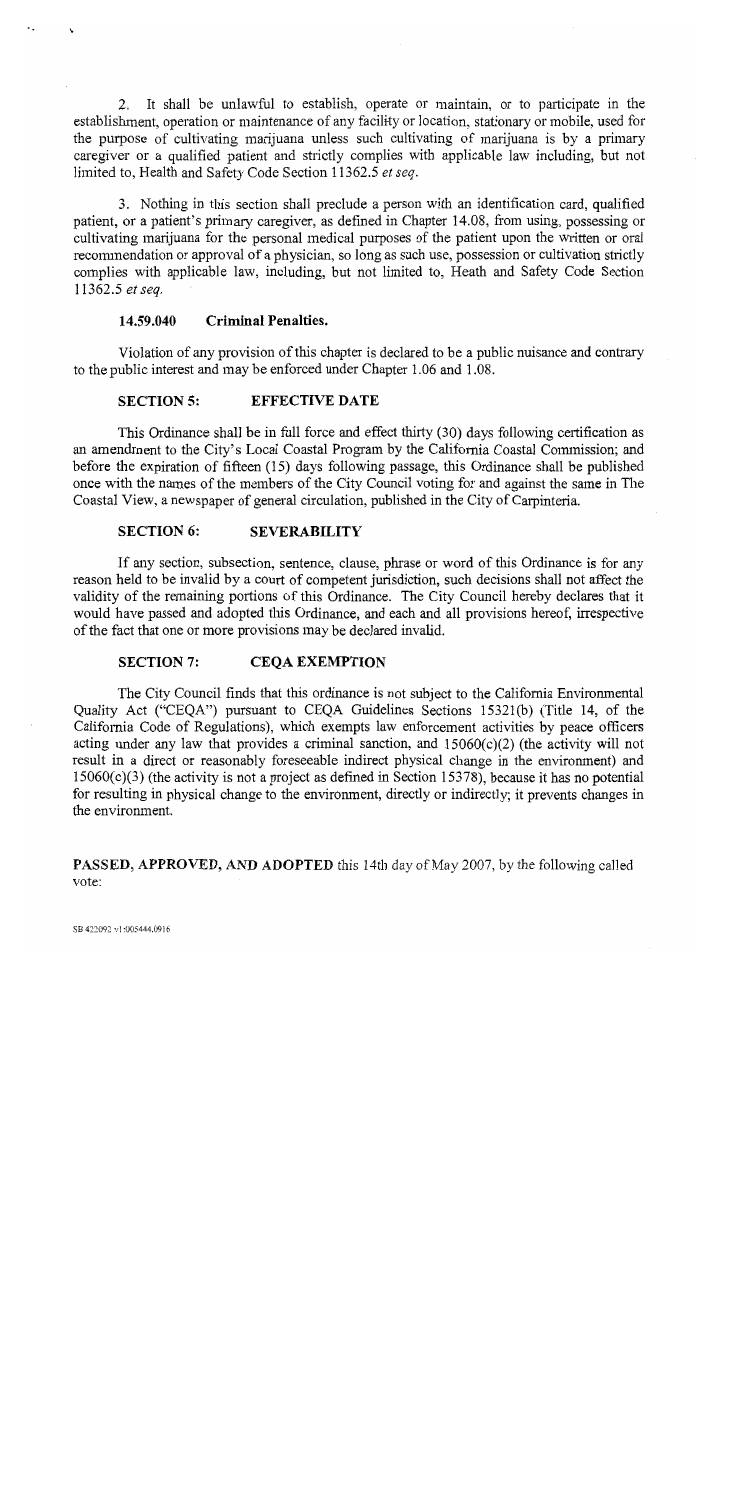**AYES: COUNCILMEMBERS:** 

Carty, Clark, Armendariz

**NOES: COUNCILMEMBER:** 

**ABSENT: COUNCILMEMBER:** 

Stein, Ledbetter

None

Mayor of the City of Carpinteria

ATTEST:

City Clerk, City of Carpinteria

I hereby certify that the foregoing Ordinance was duly and regularly introduced and adopted at a regular meeting of the City Council of the City of Carpinteria held the 14th day of May 2007.

City Clerk, City of Carpinteria

**APPROVED AS TO FORM:** 

Peter N. Brown, City Attorney City of Carpinteria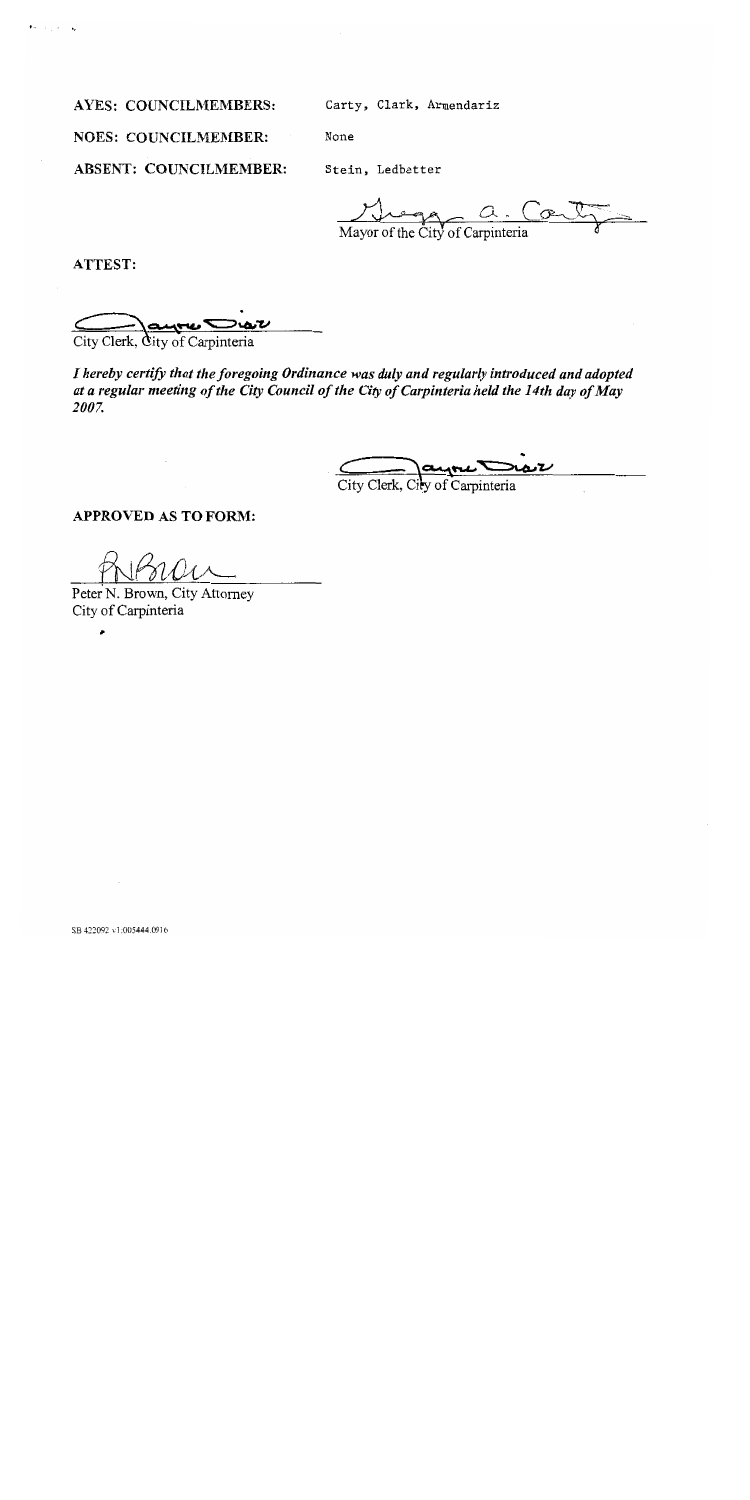### RESOLUTION NO. 5060

## A RESOLUTION OF THE CITY COUNCIL OF THE CITY OF CARPINTERIA, CALIFORNIA, APPROVING, FOR THE PURPOSES OF SUBMITTAL TO THE CALIFORNIA COASTAL COMMISSION, ORDINANCE NO. 624, A LOCAL COASTAL PROGRAM AMENDMENT TO PROVIDE REASONABLE ACCOMMODATION PROCEDURES IN TITLE 14, ZONING, OF THE CITY'S MUNICIPAL CODE

THE CITY COUNCIL OF THE CITY OF CARPINTERIA, CALIFORNIA RESOLVES **AS FOLLOWS:** 

The City Council of the City of Carpinteria finds, determines and declares: Section 1.

a. A full and complete copy of the amendment adding Chapter 14.61 to establish procedures for the consideration of reasonable accommodation requests ("Amendment") is on file with the City's Community Development Department, located at 5775 Carpinteria Avenue, Carpinteria, California.

b. Pursuant to the California Environmental Quality Act (Public Resources Code §21000) et seq., "CEQA"), the California Code of Regulations, Title 14, §15000 et seq. ("CEQA Guidelines") and the City of Carpinteria's Environmental Review Guidelines as applicable, the City has determined that the project is categorically exempt from CEQA pursuant to §15061 of the CEOA Guidelines.

c. At a duly noticed public hearing on April 2, 2007, the Planning Commission considered Ordinance No. 624 and forwarded its recommendation to support the Local Coastal Program Amendment to the City Council.

d. On April 23, 2007 and May 14, 2007, after considering the Planning Commission's recommendation, receiving public comment, due consideration, and discussion among the Council and staff, a majority of the City Council approved the Amendment for submittal to the California Coastal Commission pursuant to Public Resources Code §30510 and the California Code of Regulations  $\S 13551(b)(1)$ .

e. The Amendment approved for submittal to the California Coastal Commission by the City Council as set forth below reflects the recommendations of the Planning Commission and the City Council and will become effective after final certification by the California Coastal Commission.

f. On April 23, 2007 and May 14, 2007, a majority of the City Council considered and approved this Resolution to submit for California Coastal Commission review the proposed Amendment, which is intended to carry out the policies of the City's Local Coastal Program consistent with the California Coastal Act and directing that the Amendment be transmitted to the California Coastal Commission for filing in accordance with  $\S 13551(b)(1)$  of Title 14 of the California Code of Regulations for final certification.

| <b>EXHIBIT 3</b>    |                      |
|---------------------|----------------------|
| <b>CPN-MAJ-1-07</b> |                      |
| <b>Reasonable</b>   | <b>Accommodation</b> |
| <b>Resolution</b>   |                      |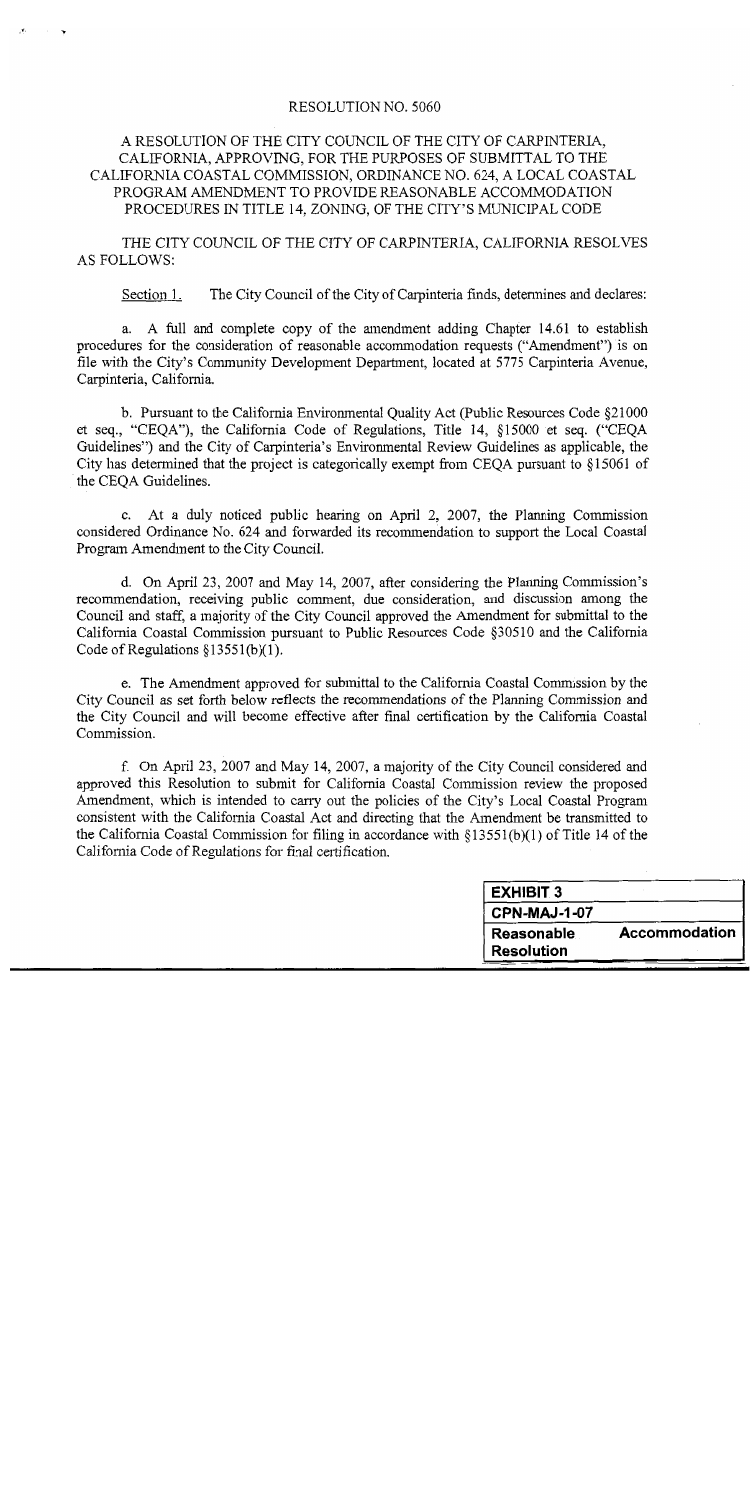g. Documents constituting the record of proceedings on the Amendment are located and under the custody of the City of Carpinteria, Community Development Director, 5775 Carpinteria Avenue, Carpinteria, California.

NOW, THEREFORE, BE IT RESOLVED that pursuant to Public Section 2. Resources Code §30510 and California Code of Regulations §13551(b)(1), the City Council held a public hearing on the Amendment to the LCP and is transmitting this Amendment to the California Coastal Commission for submittal and filing pursuant to California Code of Regulations, Title  $14 \frac{13551(b)}{1}$ .

PASSED, APPROVED AND ADOPTED this 14th day of May 2007, by the following vote:

Carty, Clark, Armendariz AYES: Councilmembers:

Councilmember: NOES: None

ABSENT: Councilmember: Stein, Ledbetter

 $\overbrace{\text{ovor. City of Capinteria}}^{\text{O. Q}}$ 

ATTEST:

City Clerk. City of Carpinteria

I hereby certify that the foregoing resolution was duly and regularly introduced and adopted at a regular meeting of the City Council of the City of Carpinteria held the 14th day of May 2007.

City Clerk, City of Carpinteria

APPROVED AS TO FORM:

Peter N. Brown, City Attorney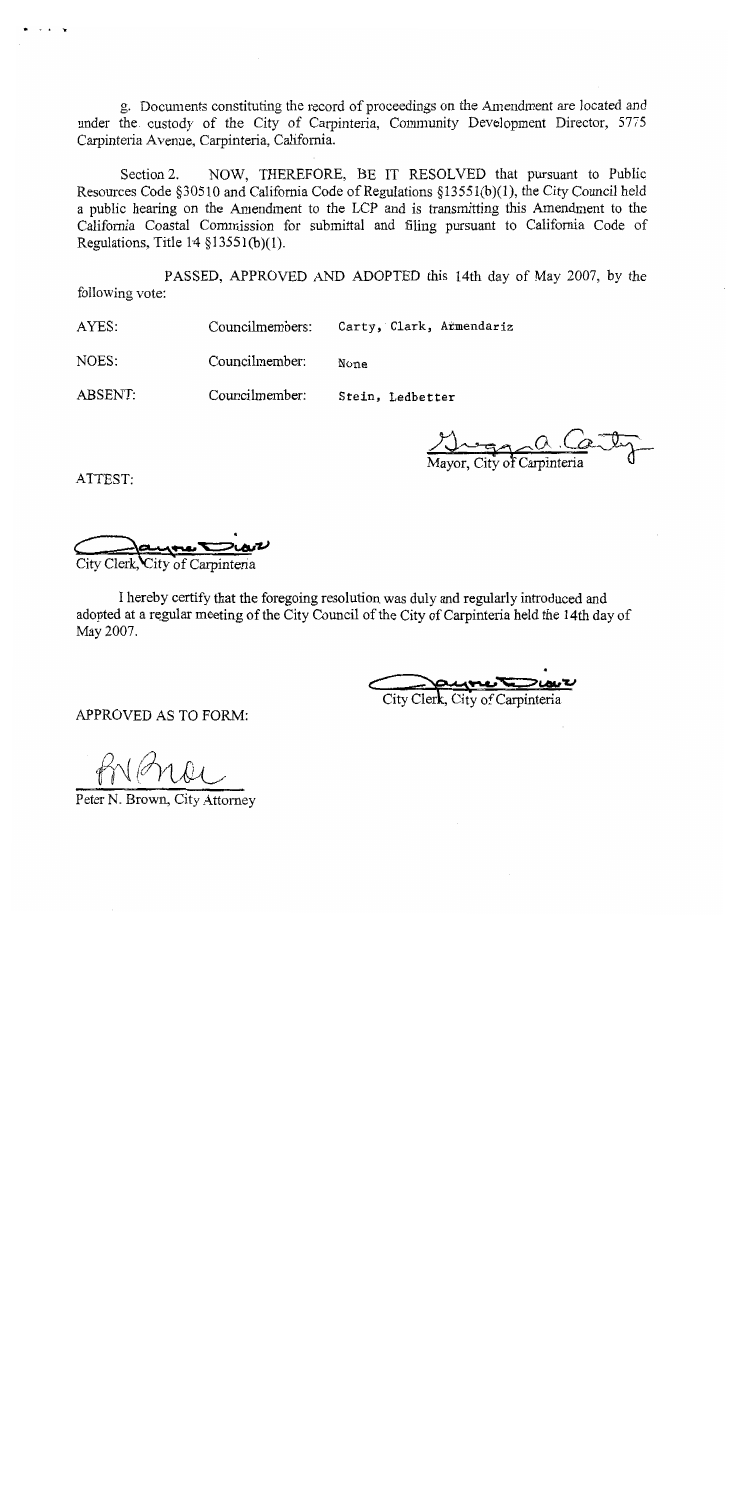### **ORDINANCE NO. 624**

## AN ORDINANCE OF THE CITY COUNCIL OF THE CITY OF CARPINTERIA, CALIFORNIA, CREATING CHAPTER 14.61 OF THE CARPINTERIA MUNICIPAL CODE, AS AMENDED

WHEREAS, the City of Carpinteria ("City") pursuant to its police powers has the authority to enact laws which promote the public health, safety and general welfare of its residents:

WHEREAS, housing that is accessible to people with disabilities has been identified as a special housing need in the Housing Element of the City's current General Plan;

WHEREAS, California and federal laws guarantee individuals with disabilities the civil right to access publicly funded buildings, facilities and programs, or privately funded housing, including single and multiple-family dwelling units, and public accommodations on an equal basis with their fellow citizens who are not disabled;

**WHEREAS**, both the Federal Fair Housing Act (42 U.S.C. §§ 3601 *et seq.*) and the California Fair Employment and Housing Act (California Government Code §12955 et seq.) impose an affirmative duty on local governments to make reasonable accommodation, such as modifications or exceptions, in their land use regulations and practices when such accommodation may be necessary to afford disabled persons an equal opportunity to housing;

**WHEREAS**, the City has historically had an internal policy to allow such accommodations, if reasonable and necessary, when persons with special needs required exceptions from stated requirements of local regulations and practices; and

**WHEREAS**, codification of a formal procedure for persons with disabilities to request reasonable accommodation in the application of the City's land use, zoning and building regulations will facilitate compliance with fair housing laws and promote prompt, fair and efficient handling of such requests for residents of Carpinteria.

NOW, THEREFORE, THE CITY COUNCIL HEREBY ORDAINS AS **FOLLOWS:** 

#### **SECTION 1. INCORPORATION OF RECITALS**

The City Council finds and determines that the above recitals are incorporated herein and are each relied upon independently by the City Council for its adoption of this Ordinance.

#### **SECTION 2. AMENDMENT OF CHAPTER 14.08**

Chapter 14.08 of the Carpinteria Municipal Code shall hereby be amended and shall read as follows:

| <b>EXHIBIT 4</b>               |               |
|--------------------------------|---------------|
| <b>CPN-MAJ-1-07</b>            |               |
| <b>Reasonable</b><br>Ordinance | Accommodation |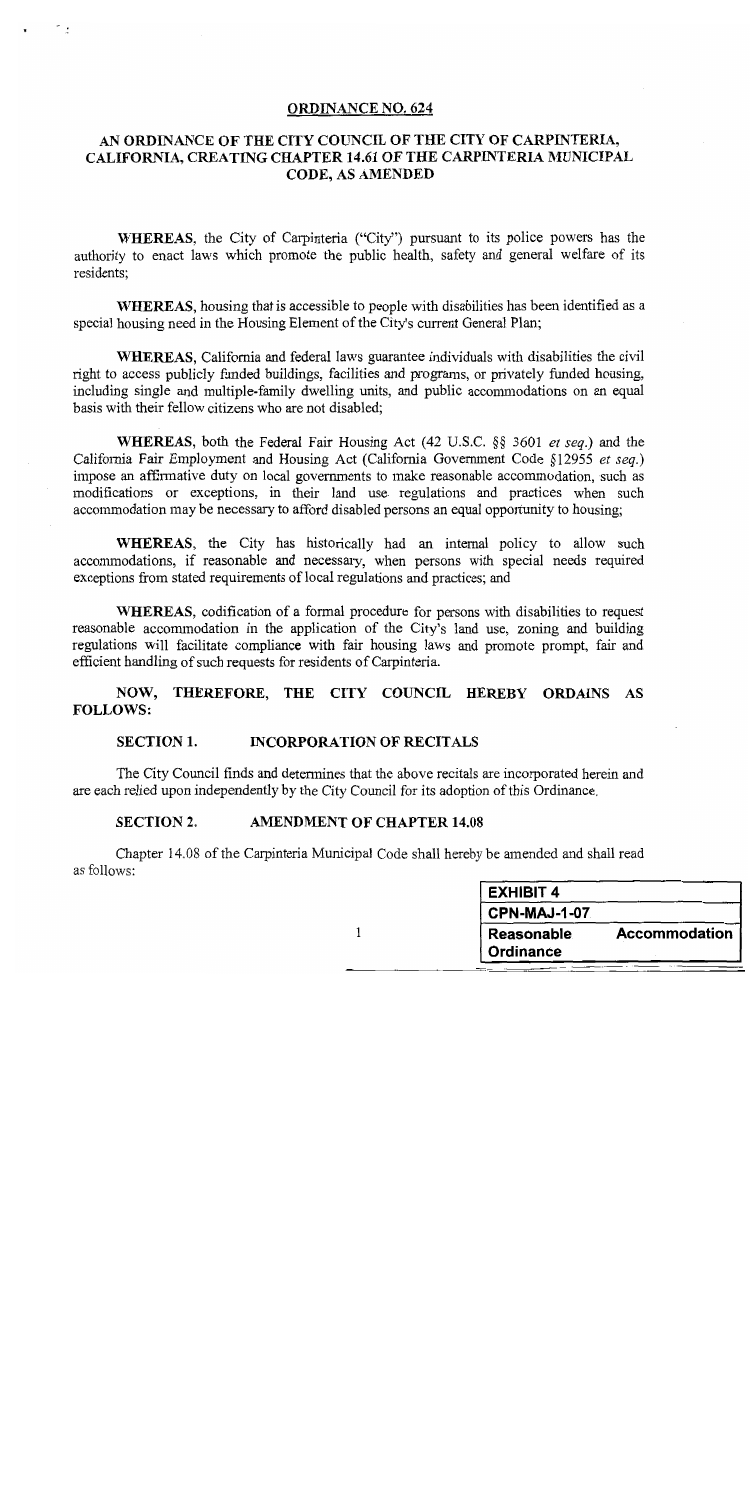14.08.017 Accommodation. "Accommodation" means any reasonable, necessary and/or feasible modification from the city's land use, zoning and building laws, rules, policies, practices and/or procedures to provide a disabled person an equal opportunity to access publicly funded buildings, facilities and programs, or privately funded housing, including single and multiplefamily dwelling units, and public accommodations as those citizens who are not disabled.

14.08.173 Disabled Person. "Disabled person" means any person who has a medical, physical, or mental condition, disorder or disability as defined in California Government Code §12926, that substantially limits one or more major life activities.

#### **SECTION 3. CREATION OF CHAPTER 14.61**

Chapter 14.61 of the Carpinteria Municipal Code shall hereby be created and shall read as follows:

#### $14.61.010$ Title.

The title of this chapter shall be "Reasonable Accommodation Procedures."

#### 14.61.020 Purpose and intent.

California and federal laws, including the Federal Fair Housing Act of 1988, the Americans with Disabilities Act of 1990, and the California Fair Employment and Housing Act, guarantee individuals with disabilities the civil right to access publicly funded buildings, facilities and programs, or privately funded housing, including single and multiple-family dwelling units, and public accommodations on an equal basis with their fellow citizens who are not disabled. The City has historically had an internal policy to allow such accommodations, if reasonable and necessary, when persons with special needs required exceptions from stated requirements of local regulations and practices. The purpose of this chapter is to codify this practice and provide a clear and defined process for individuals with disabilities to make requests for reasonable accommodation in regard to the various land use, zoning, or building laws, rules, policies, practices and/or procedures of the city.

#### 14.61.030 Definitions.

As used in this chapter, the following words shall have the meanings set forth in this section:

1. "Applicant" means an individual making a request for a reasonable accommodation pursuant to this chapter.

2. "Department(s)" means the Community Development Department which is responsible for administering requests for reasonable accommodation pursuant to this chapter.

#### 14.61.040 Reasonable accommodation policy.

Any disabled person, or his or her representative, may request an accommodation from any of the city's land use, zoning or building laws, rules, policies, practices and/or procedures when accommodation is reasonable and necessary to afford such persons equal opportunity to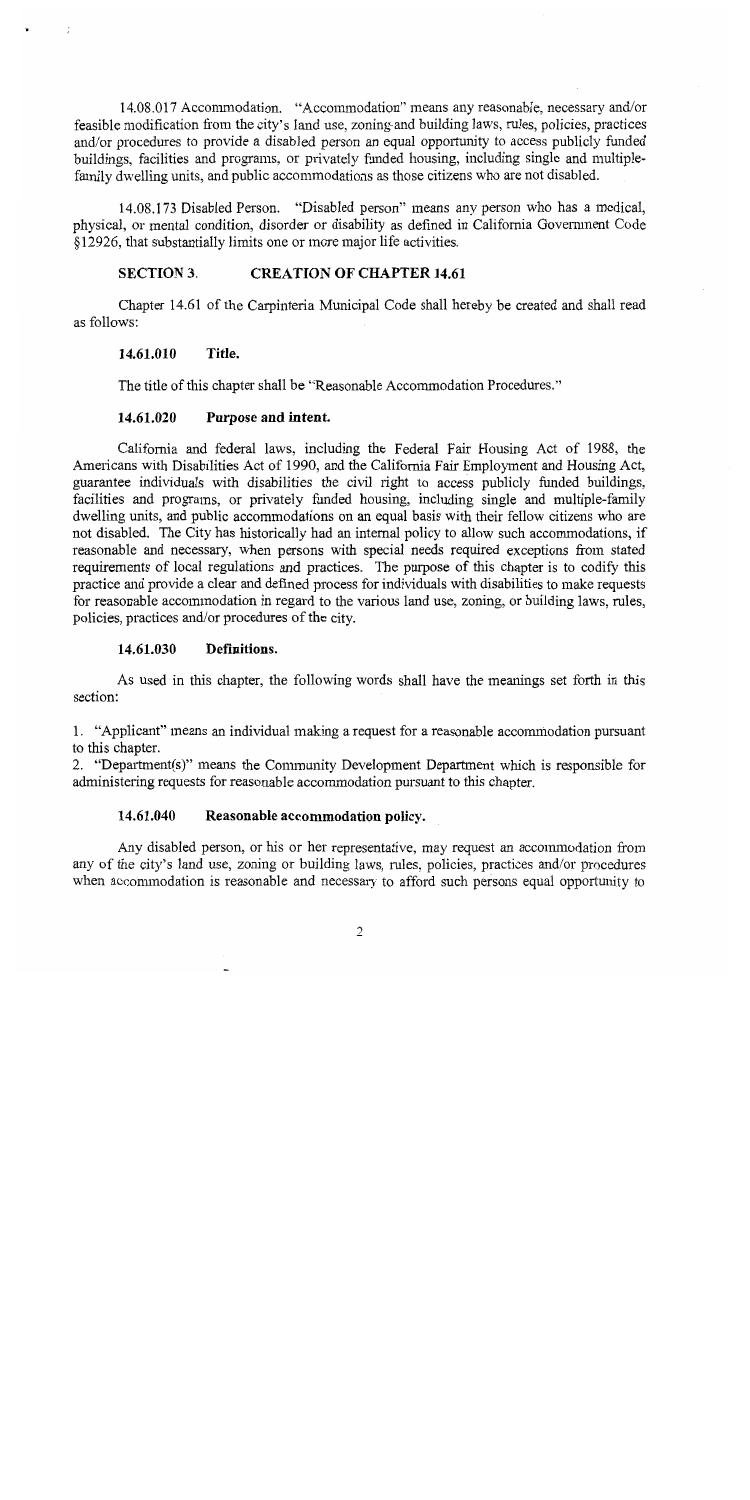access publicly funded buildings, facilities or programs, or privately funded housing, including single and multiple-family dwelling units, and public accommodations on an equal opportunity basis with citizens who are not disabled.

#### 14.61.50 Public notice of policy.

The City shall take the following actions:

1. At all public counters in the Department where decisions are made regulating the siting, funding, development and use of housing, a notice shall be prominently displayed advising potential applicants that they may request an accommodation regarding any existing land use, zoning or building law, rule, policy, practice and/or procedure.

2. Forms for requesting an accommodation pursuant to this chapter shall be readily available in all such departments.

#### 14.61.060 Application for accommodation.

1. A disabled person, or his or her representative, who desires to request an accommodation may do so by filing an application with the proper department having subject-matter jurisdiction over the decision. The application shall be accompanied by any applicable fees.

2. If an individual needs assistance in making the request for accommodation, each department will endeavor to provide the assistance necessary to ensure that the process is accessible to the applicant or representative.

3. A request for reasonable accommodation may be filed at any time that the accommodation may be necessary to ensure equal access to publicly funded buildings, facilities or programs, or privately funded housing, including single and multiple-family dwelling units, and public accommodations.

#### 14.61.070 Review of requests for reasonable accommodation.

1. The Department Director, or his or her designee, shall investigate the facts bearing on the application, and compile the information necessary for a decision on the application. If the project for which the application is being made also requires some other approval, such as a Coastal Development Permit, Conditional Use Permit, or a Development Plan, then the application shall be considered by the applicable review authority concurrently with review of the companion application.

2. The applicable review authority shall issue a written notice of decision within thirty (30) days of the date of the submittal of a complete application and may grant the accommodation request, deny the request, offer approval of an alternate accommodation, or approve the request with conditions. The written decision is to be based on the contents of the application and a consideration of the factors set forth in this chapter. The notice of decision shall:

- a. Contain the factual findings, conclusions and reasons for the decision;
- b. Give notice of the right to appeal pursuant to this chapter.
- c. Be sent to the applicant by certified mail.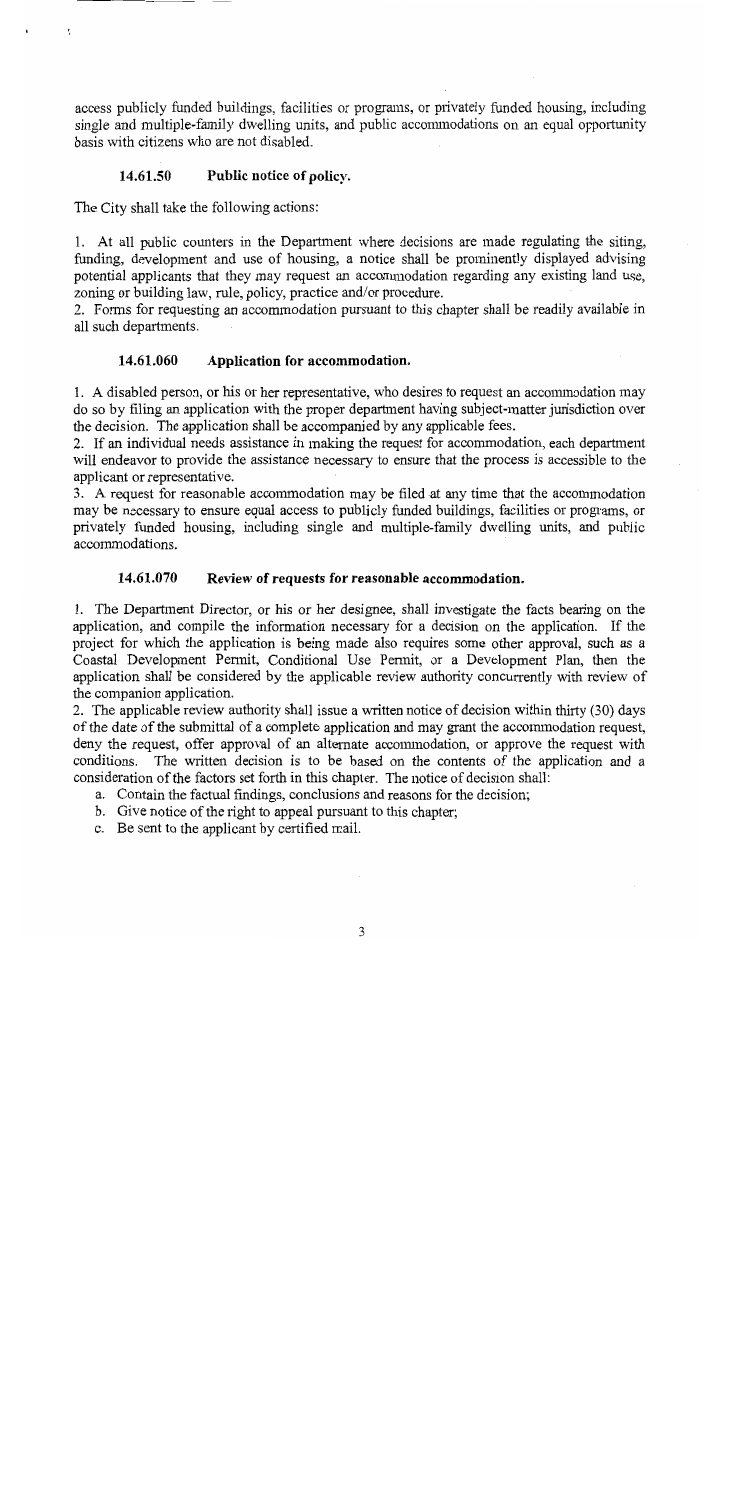#### 14.61.080 Criteria for granting accommodations.

1. Among other considerations, the following findings shall be analyzed, made, and adopted before any action is taken to approve or approve with conditions a request for accommodation, and shall be incorporated into the record of the proceeding relating to such decision:

- a. The request for accommodation is reasonable and necessary to afford the applicant with an equal opportunity to access publicly funded buildings, facilities and programs, or privately funded housing, including single and multiple-family dwelling units, and public accommodations on an equal basis with others who are not disabled;
- b. There are no preferable and/or feasible alternatives to the requested accommodation that may provide an equivalent level of benefit;
- c. The physical attributes of, and any proposed changes to, property and structures are compatible with surrounding development;
- d. The requested accommodation will not impose an undue financial or administrative burden on the city;
- e. The requested accommodation will not require a fundamental alteration of the city's land use, zoning or building laws, rules, policies, practices and/or procedures, and is consistent with the City's Local Coastal Program;
- f. The potential impact on surrounding uses has been considered; and
- g. Any other factor(s) that may have a bearing on the request have also been considered.

#### 14.61.090 **Conditions of Approval.**

1. The conditions of approval may, where deemed appropriate, provide for any or all of the following:

- a. Inspection of the affected premises periodically, as specified in the conditions, to verify compliance with this section and with any applicable conditions of approval;
- b. Prior to any transfer of interest in the premises, notice to the transferee of the existence of the modification, that the modification is granted to an individual and does not run with the land, and the requirement that the transferee apply for a new modification if necessary. Once such transfer takes effect, the modification shall have no further validity;
- c. Removal of the improvements, where removal would not constitute an unreasonable and unfair financial burden, if the need for which the accommodation was granted no longer exists:
- d. Time limits and/or expiration of the approval if the need for which the accommodation was granted no longer exists;
- e. Other conditions deemed necessary to protect the public health, safety and welfare.

2. Any grant of accommodation for an individual with a disability may, at the discretion of the decision maker, be considered as a personal accommodation for the individual applicant and may, at the determination of the decision maker, not run with the land. Accordingly, any approval may be conditioned to provide for its rescission or automatic expiration under appropriate circumstances.

3. The violation of a required condition shall constitute a violation of this Chapter and may constitute grounds for revocation of the grant of accommodation.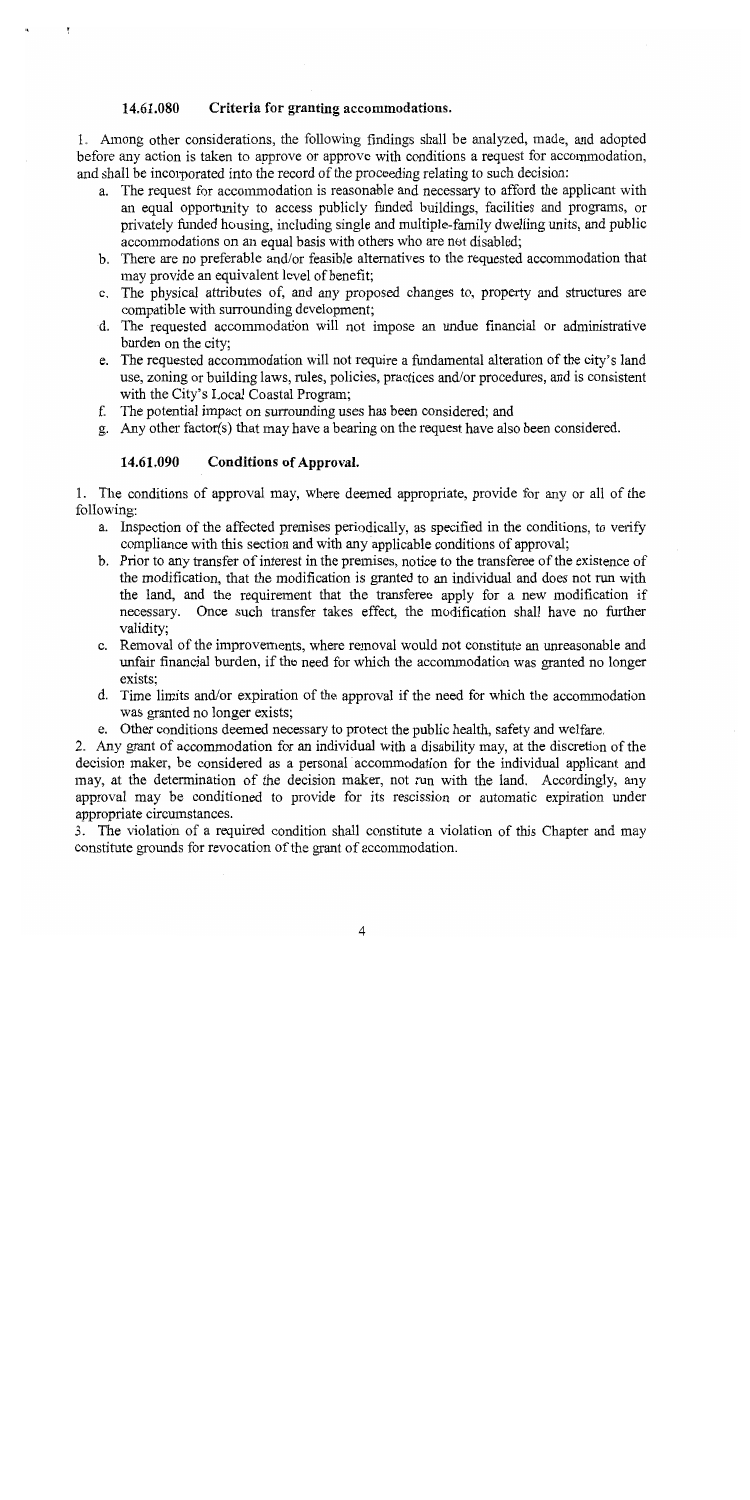#### 14.61.100 Appeal.

1. Any aggrieved person may appeal the decision provided under this chapter pursuant to the procedures set forth in Chapter 14.78.

2. Nothing in this Chapter shall preclude an aggrieved individual from seeking any other state or federal remedy.

#### EFFECTIVE DATE. **SECTION 4:**

This Ordinance shall be in full force and effect thirty (30) days following certification as an amendment to the City's Local Coastal Program by the California Coastal Commission; and before the expiration of fifteen (15) days following passage, this Ordinance shall be published once with the names of the members of the City Council voting for and against the same in The Coastal View, a newspaper of general circulation, published in the City of Carpinteria.

#### **SECTION 5:** SEVERABILITY.

If any section, subsection, sentence, clause, phrase or word of this Ordinance is for any reason held to be invalid by a court of competent jurisdiction, such decisions shall not affect the validity of the remaining portions of this Ordinance. The City Council hereby declares that it would have passed and adopted this Ordinance, and each and all provisions hereof, irrespective of the fact that one or more provisions may be declared invalid.

#### **SECTION 6:** CEQA EXEMPTION.

The City Council finds that this Ordinance is exempt from the California Environmental Quality Act ("CEQA") pursuant to CEQA Guidelines §15061 (Title 14, of the California Code of Regulations) because there is no potential for causing a significant effect on the environment.

**PASSED, APPROVED, AND ADOPTED** this 14th day of May 2007, by the following called vote:

**AYES: COUNCILMEMBERS:** Carty, Clark, Armendariz

None **NOES: COUNCILMEMBER:** 

**ABSENT: COUNCILMEMBER:** Stein, Ledbetter

Mayor of the City of Carpinteria